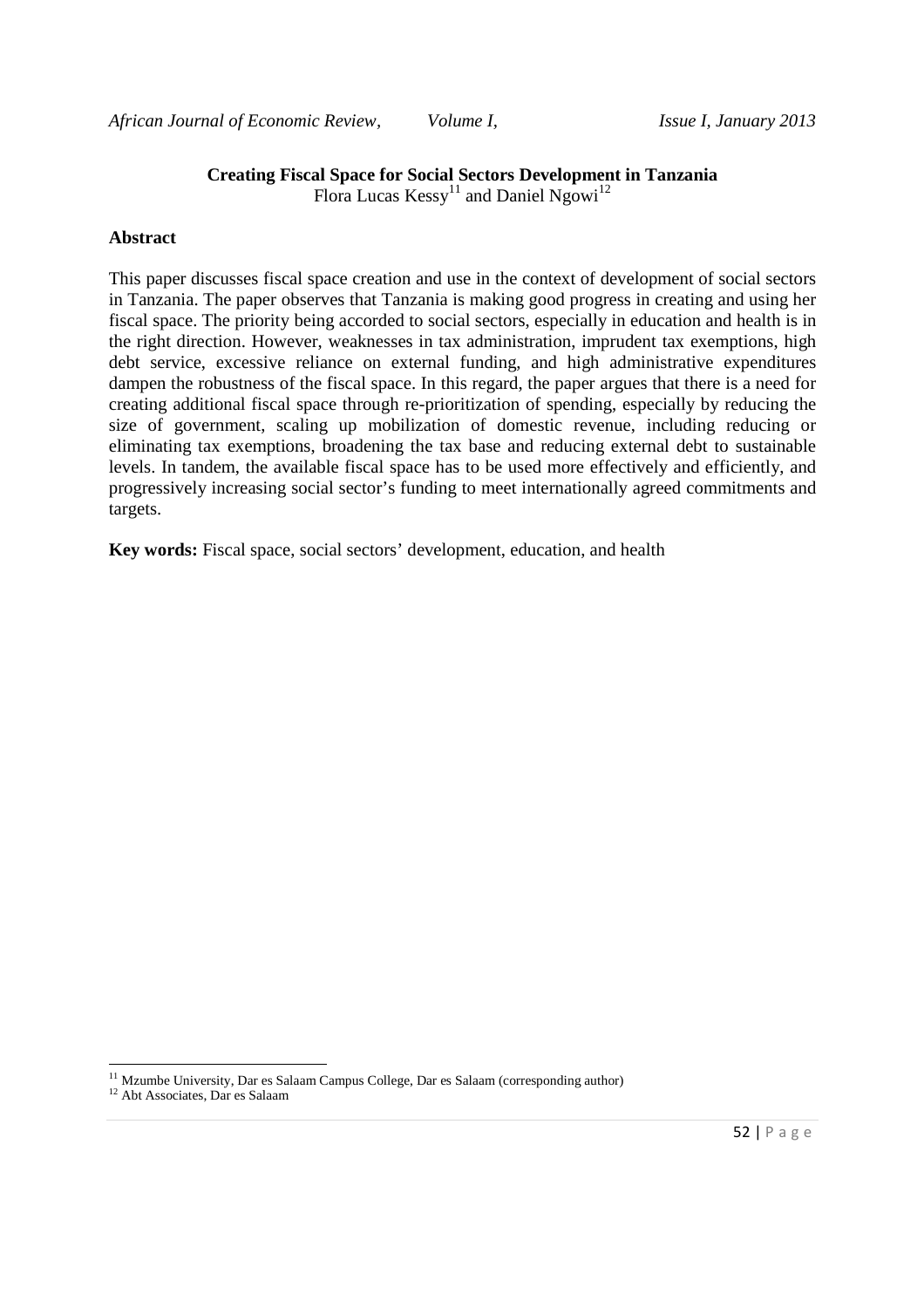#### **1.0 Introduction**

The well being of the Tanzanian population is affected by fiscal policy decisions that determine the level and progressivity in revenue generation and public spending, and external economic forces such as terms of trade or influence by donors. Effective revenue mobilization is crucial for creating fiscal space essential for a sustainable budgetary room, particularly to support efforts directed at achieving price stability, full employment and equitable economic growth. Equally important is how the revenue is obtained and spent. If a larger portion of the revenue is obtained through domestic resource mobilization, the fiscal space tends to be sustainable (and vice versa). If spending is effective, efficient and accountable, society tends to achieve greater value for money and the fiscal space tends to achieve faster growth, thus becoming more effective in efforts directed at reducing poverty.

Heller (2005) defines fiscal space as "the availability of budgetary room that allows a government to provide resources for a desired purpose without any prejudice to the sustainability of a government's financial position." Roy and Heuty (2005) on the other hand, define fiscal space as "concrete policy actions for enhancing domestic resource mobilization, and the reforms necessary to secure the enabling governance, institutional, and economic environments for these policy actions to be effective." The emphasis on domestic resource mobilization in this definition shows that, ultimately, the sustainability and solvency of an economy depends on several things, including (i) the extent to which domestic financing mechanisms are able to support public expenditures, and (ii) the fact that the mobilization of fiscal space in a sustainable manner is a function of the political economy context within which fiscal space is secured.

According to Roy et al. (2006), governments can create fiscal space through the following types of fiscal instruments which are also illustrated by the fiscal space diamond in Figure 1:

- Oversees Development Assistance (ODA) through aid and debt relief.
- Domestic revenue mobilization through improved tax administration or tax policy reforms.
- Deficit financing through domestic and external borrowing, and
- Reprioritization and raising efficiency of expenditures.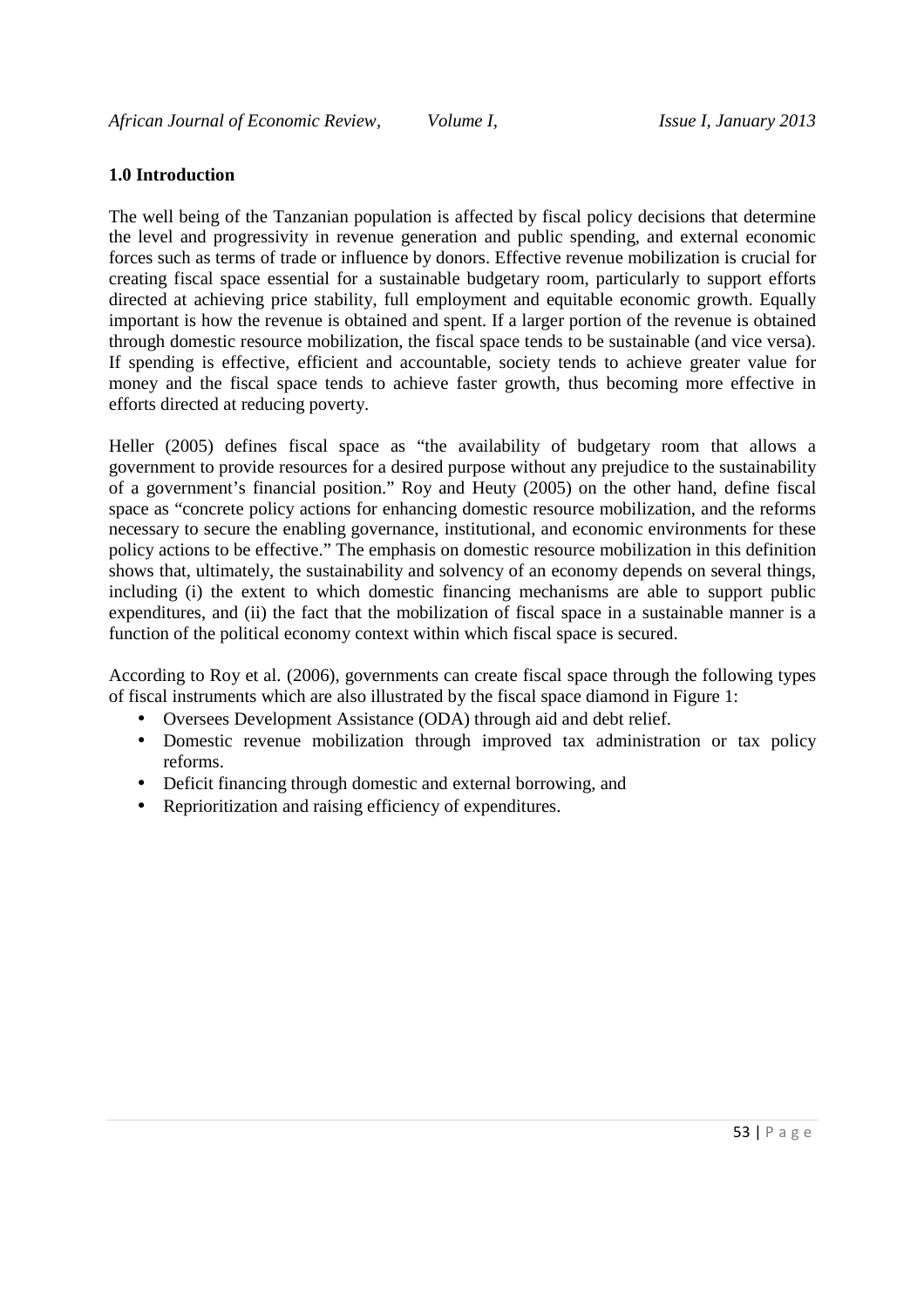

#### **Figure 1: The fiscal space diamond**

Source: Roy et al. (2006).

Roy et al. (2006) observe that a government can enhance fiscal space for human development through more effective tax and expenditure policies. Various options for increasing and using fiscal space are also provided in UNDESA (2007), including the need for Less Developed Countries such as Tanzania to increase the proportion of its domestic revenue to Gross Domestic Product (GDP) to sustain increasing expenditures.

Tanzania is committed to support social sectors' development in order to advance human development. The commitment is manifested through ratification of various international conventions and development of sound domestic policies. Regional commitments that obligate African countries to invest in social sectors include:

- Education: Dakar Education for all Declaration of 2000 20% of government expenditure for education (World Education Forum, 2000).
- Health: Abuja Declaration on HIV and AIDS, Tuberculosis and other related infectious diseases of April 2001: signatory countries pledged to spend 15% of their national budgets on the health sector (Organization of African Union (OAU), 2001).
- The Abuja Commitment to Action of May 2006: signatory countries pledged to target universal access to HIV and AIDS, Tuberculosis, and malaria treatment, prevention and care by 2010 (Abuja Conference, 2006).
- Social protection: 4.5% of GDP for Social Protection (OAU, 2008a).
- Water and Sanitation: eThekwini Declaration (2008): 0.5% of GDP for Sanitation and Hygiene (OAU, 2008b).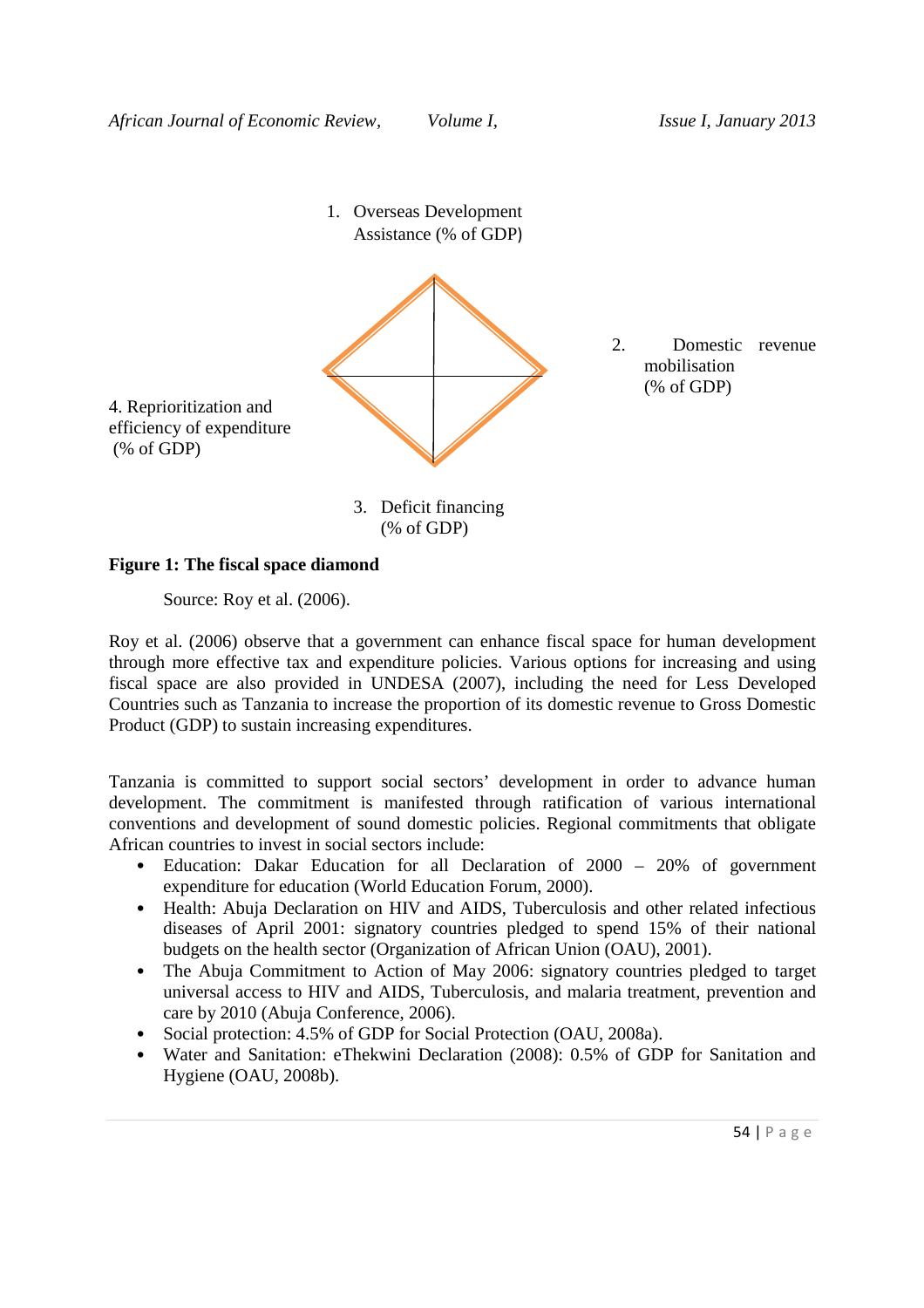Despite been a signatory to these international agreements, the government has not met its commitments supposedly due to tight budget constraints. In 2009, real GDP of Tanzania grew by 4.5% compared with 7.1% experienced in 2008 and 2007. However, the Household Budget Survey (HBS) indicates that between 2001 and 2007, poverty declined marginally across the country. In mainland Tanzania the poverty headcount ratio declined by only 2.2% from 35.6% in 2000/01 to 33.4% in 2007 (United Republic of Tanzania, 2008). The rate of decline in poverty was more in urban areas than in rural areas. Thus, members from relatively poor households (most in rural areas) are less likely to receive appropriate treatment for illness, to go to schools which give quality education and to access safe water. Hence they are more likely to have health problems, to be illiterate and voiceless and ultimately to remain poor.

In order to achieve the social sector targets stipulated in the agreements listed above, the government needs to mobilize and use resources effectively. This paper systematically analyzed the fiscal space and budgets in Tanzania in order to identify areas in which more resources could be created in supporting social sectors development. Specifically, the following questions are addressed by the analysis presented in this paper;

- (i) How fiscal space has been created and used to support social sectors development?
- (ii) What are the main constraints in creating and using fiscal space?
- (iii)Is there room to manoeuvre in order to achieve more desirable outcomes from social sectors?

The methodology used includes an evaluation of the tax effort (Mondiale, 2004 for details of this method) and an analysis of the uses of the fiscal space. Data supporting our analysis are derived from the Bank of Tanzania (BoT), Ministry of Finance (MoF), World Bank, International Monetary Fund (IMF) and other publications particularly on how Tanzania's fiscal space is created and used. Purposeful interviews and focus group discussions with public and private stakeholders in the social sectors such as education, health and water were held in order to obtain some views on how the fiscal space can be reprioritized for better outcomes in social development.

#### **2.0 Social budgeting**

Social sectors development is the public domain for many countries. Supporting these sectors is enshrined in the concept of social budgeting which is a process by which society's goals and priorities, as well as the rights of all of the population, are better reflected in public policy making, notably in the government budget (UNICEF, 2010). It further advocates four key principles for attaining sound social budgeting, namely: equity, efficiency, accountability and stabilisation. These principles are briefly discussed below:

*Equity:* Equity refers to the quality of being fair and just. In this regard, budgets should emphasize non-discrimination, social inclusion, and an attention to power relations. This implies ensuring that people with disability, children, women, and poor households are not marginalized in both the actual public sector allocations as well as in the decision-making processes. In order to achieve this principle several researchers (Budlender, 2008; Cagatay, 2000) suggest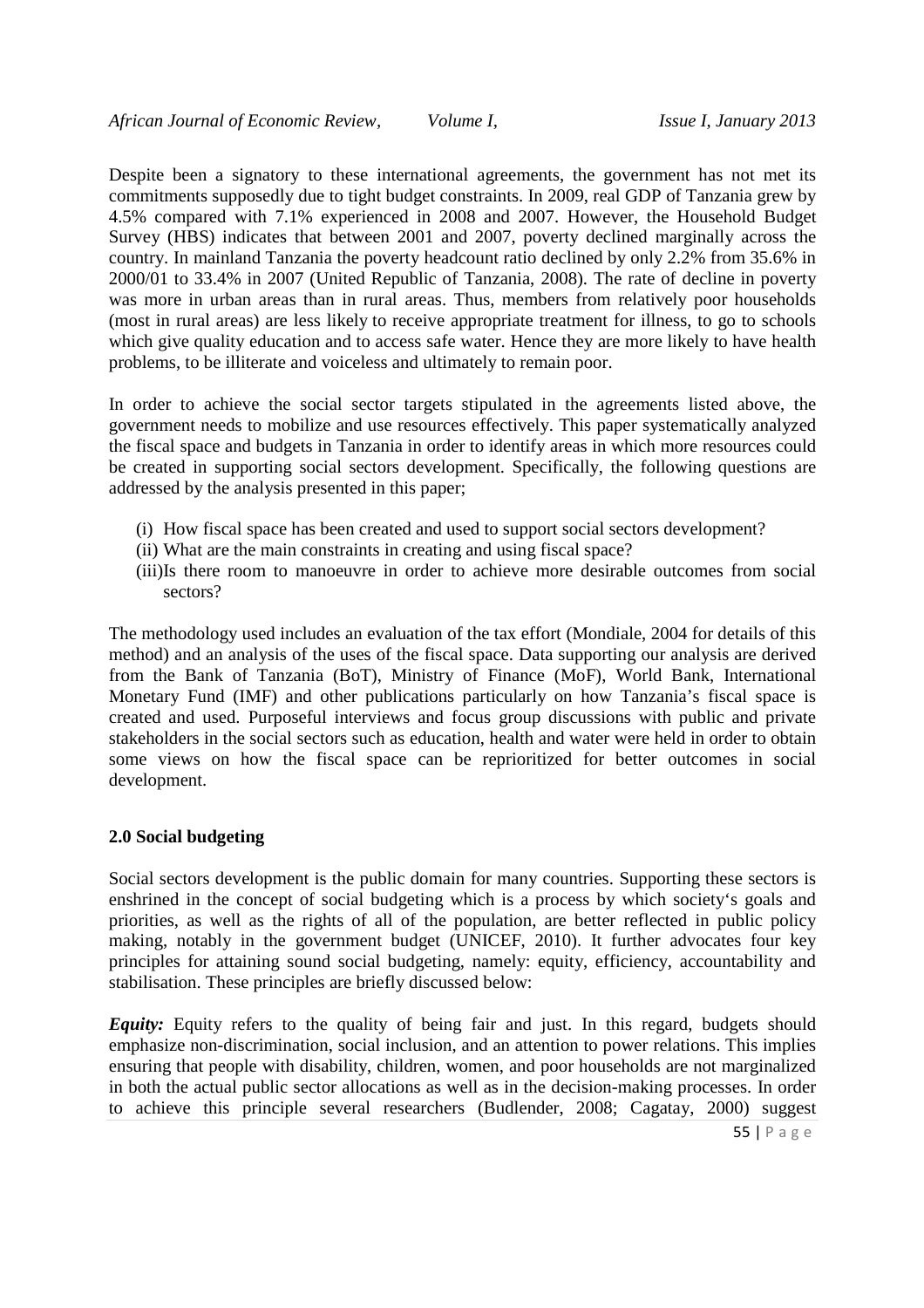democratizing the formulation of macroeconomic policy frameworks and ensuring Gender Responsive Budgeting process.

*Efficiency:* Efficiency requires that budgets raise revenues, allocate resources, and achieve outcomes with the least distortions and costs. The principle of efficiency has several considerations. Achieving technical efficiency implies producing the maximum level of output using available resources at minimum cost. In terms of debt management, efficiency means borrowing funds at the lowest possible cost (Shah, 2007). Efficiency in allocation refers to how resources are distributed among competing needs, such as by spending more on cost-effective interventions that have a greater chance of achieving desired objectives and goals.

*Stability/sustainability***:** An analysis of stability involves assessing whether budget decisions are supporting sustained and long-term objectives as well as reflecting pro-poor policies and outcomes. Stability also is reflected in having sufficient social protection safety nets during periods of economic volatility. Contributing to stability would therefore involve securing adequate resources to sustain investments in the social sectors and promote social protection, notably during times when they are most needed, for example, during crises and economic downturns.

*Participation and accountability*: Participatory decision-making process is necessary so as to ensure everyone has a voice. Citizens voices and participation in the policy making process helps in the realization of the right to non-discrimination, the right to legal remedies if one's rights are violated, and the right to participation in the making of policies or laws that affect one's rights (UNICEF Canada, 2008; Shah 2007; Malena et al., 2004).

In order to achieve the preceding principles, sound social budgeting system demands that there should be fiscal discipline in the level and amount of resource use as well as efficiency in allocation and spending to achieve intended results. Generally, total spending must match the existing sustainable growth policies and strategies, while allocation of resources has to be linked to strategic priorities. How well the resources are used will critically affect results and outcomes of the spending, particularly the attainment of intended delivery of goods and services.

In this paper we also underscore the fact that effective social budgeting is contingent upon conducive macro environment that enables the sustainable fiscal space to be created and effectively used. Results from cross-country regressions (Easterly and Kraay, 1999) suggest that growth, investment, and productivity are positively correlated with macroeconomic stability. These observations are also elaborated in International Monetary Fund—IMF (2000) study which shows the poor and disadvantaged tend to benefit more from a sound macro environment. The IMF paper provides examples which include the relationship between infant mortality rates and per capita income, the ratio of female to male literacy and per capita income, and average consumption and the incidence of income poverty, which all show positive social development with an improved macro environment.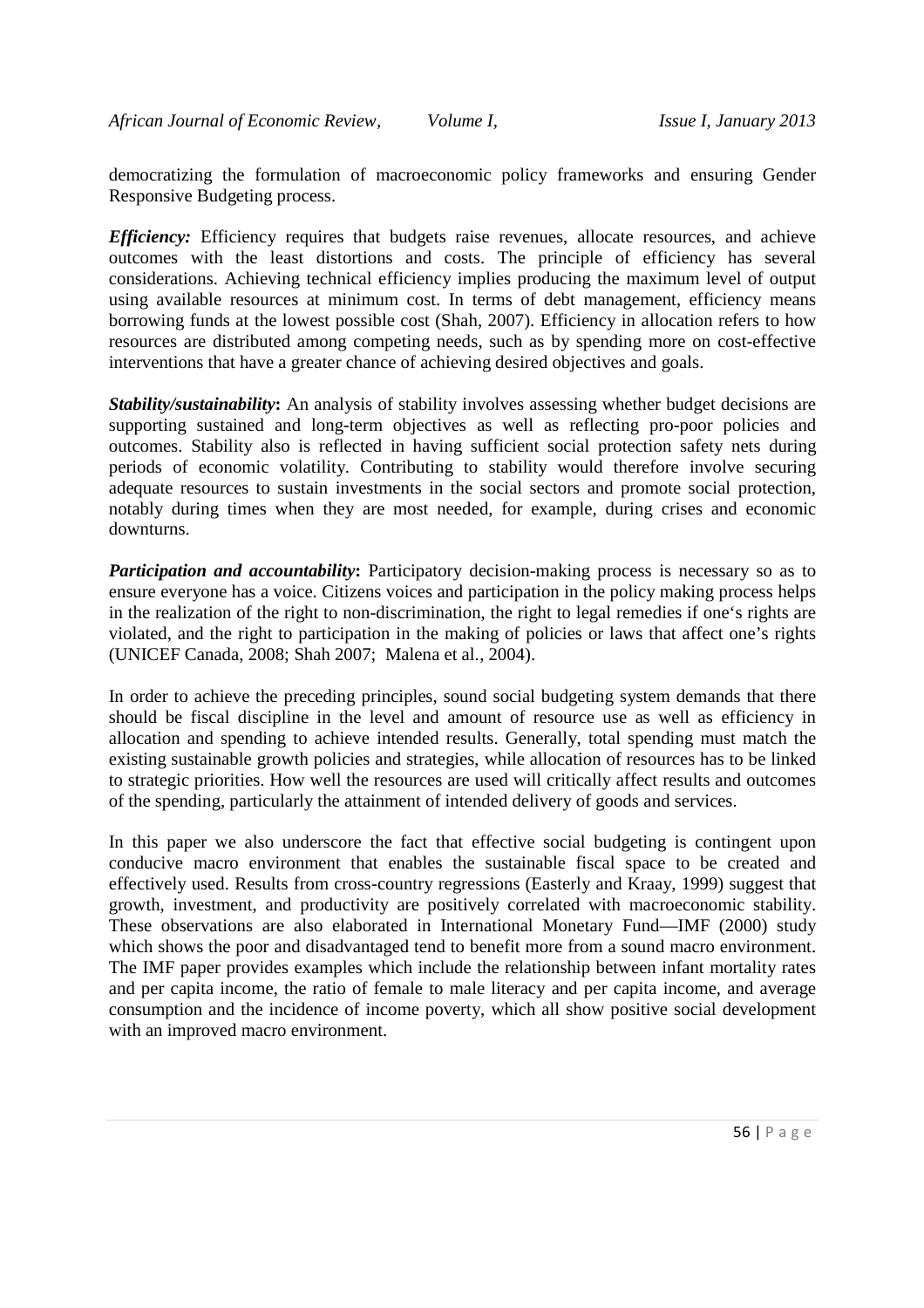The aforementioned observations notwithstanding, there is no automatic link between economic growth and social well-being. The literature shows that in order for economic growth to translate into social well-being (Ranis et al., 2000):

- The growth has to be accompanied by an equitable distribution of income as the most effective means of sustained human development (e.g. The Republic of Korea).
- Countries can make significant improvements in human development over long periods even in the absence of good growth or good distribution – through well-structured social expenditures by governments (Botswana, Malaysia, Sri Lanka, Chile and Costa Rica).
- Human development may not improve significantly if the distribution of income is bad and if social expenditures are low (Nigeria and Pakistan) or appropriated by those who are better off for example in Brazil.

To sum up, a stable macroeconomic environment is essential for fostering economic growth, which in turn can have positive effect on reducing poverty. However, for this to happen, the growth must be pro-poor and equitable.

### **3.0 Analysis of the fiscal space**

#### **3.1Sources and uses of fiscal space**

The government of Tanzania has been making commendable progress in creating and using fiscal space over the past decade or so. Table 1 shows the sources and uses of fiscal space for the last six financial years. Overall, the main source of fiscal space which is domestic revenue mobilization has improved. For example, during FY2002/03-FY2008/09 sources of fiscal space resulted in an increase of fiscal resources by 9.1% of GDP, of which 56% was generated by higher domestic revenues, 18% from domestic borrowing and the remaining 26% through a combination of foreign grants and foreign credits. This favourable trend is due to an increase in number of large tax payers and improved tax administration. Similarly, during FY2009/10- FY2011/12 sources of fiscal space resulted into an increase of fiscal resources by 2.5% of GDP, of which 68% was generated by higher domestic revenues, 2% from domestic borrowing and the remaining 30% through a combination of foreign grants and foreign credits. Domestic revenue performed well during this period partly because of closer monitoring of monthly collections by Tanzania Revenue Authority (TRA), higher recovery of tax arrears and strengthened tax audits to improve compliance.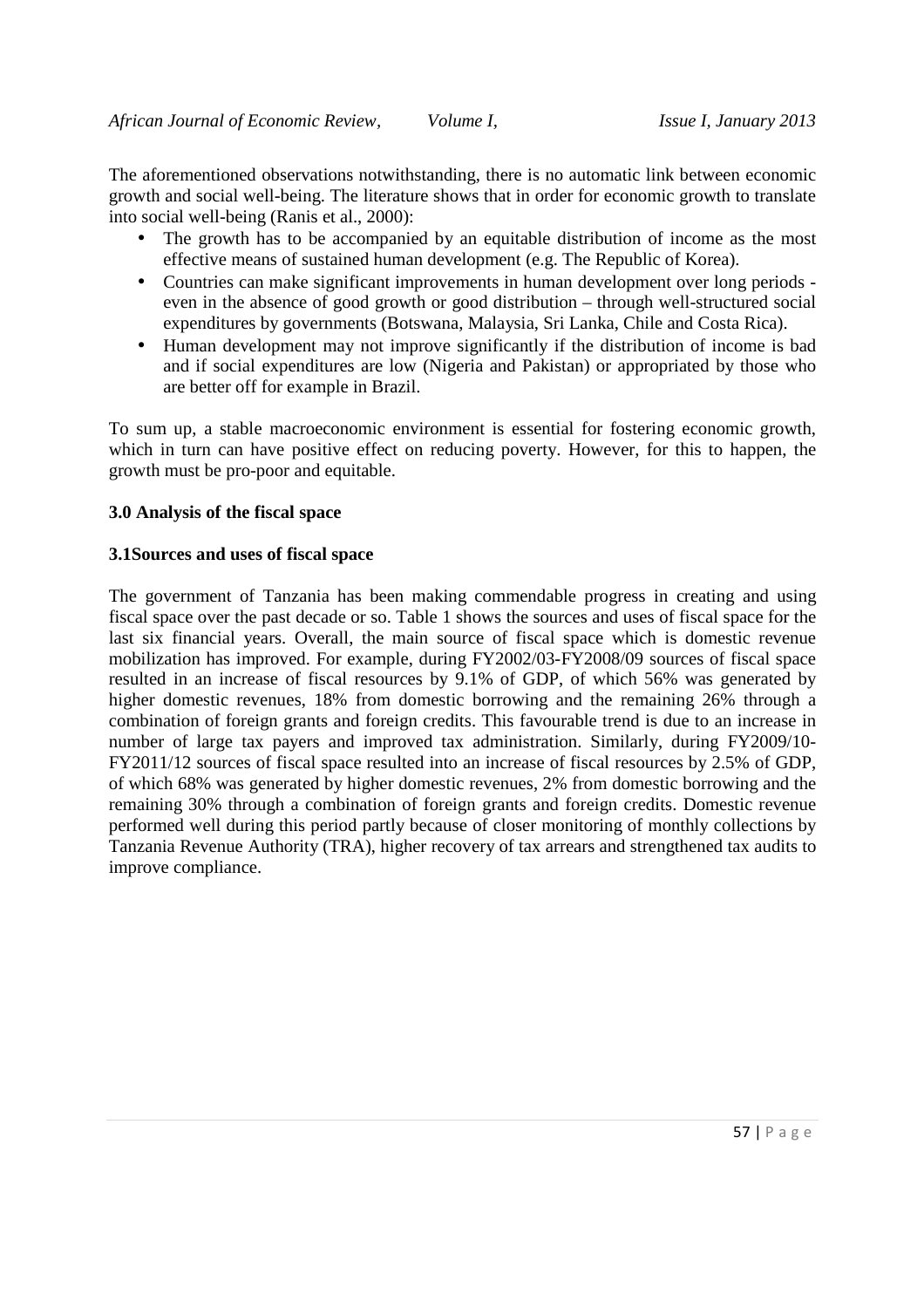|                          | 2002/03-<br>$2002/03 -$ |         | 2005/06-    | 2005/06-    | 2009/10-     | $2009/10-$  |  |
|--------------------------|-------------------------|---------|-------------|-------------|--------------|-------------|--|
|                          | 2008/09                 | 2008/09 | 2008/09     | 2008/09     | 2011/12      | 2011/12     |  |
| <b>Description</b>       |                         | As % of |             |             |              |             |  |
|                          | As % of GDP             | Total   | As % of GDP | As % of GDP | % of GDP     | As % of GDP |  |
| Sources of fiscal space  | 9.1                     | 100     | 1.9         | 100         | 2.5          | 100         |  |
| Domestic revenue         | 5.1                     | 56      | 3.5         | 189         | 1.7          | 68          |  |
| Domestic borrowing       | 1.6                     | 18      | $-0.5$      | $-29$       | $\mathbf{0}$ | 2           |  |
| Grants                   | 0.3                     | 3       | $-1.3$      | $-70$       | 0.6          | 24          |  |
| External financing       | 2.1                     | 23      | 0.2         | 10          | 0.1          | 6           |  |
| Uses of fiscal space     | 9.1                     | 100     | 1.9         | 100         | 2.5          | 100         |  |
| Recurrent expenditure    | 4.1                     | 45      | $-2.4$      | $-128$      | 0.7          | 27          |  |
| of which: - wages        | 2.4                     | 27      | 2.1         | 114         | $-0.3$       | $-11$       |  |
| - other current spending | 1.7                     | 18      | $-4.5$      | $-243$      |              | 38          |  |
| Development              |                         |         |             |             |              |             |  |
| expenditure              | 5                       | 55      | 3.8         | 206         | 1.6          | 65          |  |
| Interest payments        | $\overline{0}$          | 0       | 0.4         | 22          | 0.2          | 8           |  |

#### **Table 1: Sources and uses of fiscal space**

Source: World Bank, (2011).

Evaluation of the uses of fiscal space (Table 1) shows that 45% of the additional resources were used for recurrent expenditures and 55% for development expenditures. A large part of the recurrent spending was allocated to wages and salaries during the period FY2002/03-FY2008/09. During the three year period ending FY2008/09, recurrent expenditures were suppressed, except for wages and salaries in order to provide room for increasing capital spending. This enabled development expenditures to be increased by 3.8%. In FY2009/10-FY2011/12, the use of fiscal space contained wage growth and increased further development and other recurrent expenditures such as maintenance for the road sector and agricultural spending, while improving the quality of services in the social sectors. Focus group discussions and interviews conducted as part of this study applauded the priority being accorded to improve the quality of social services, especially in health and education and the road infrastructure.

International experience from various countries shows that in order to create sustainable fiscal space, the tax system should have the following key elements (Tanzi and Howell, 2000);

- A broad-based consumption tax, such as a Value Added Tax (VAT), preferably with a single rate, minimal exemptions and a threshold to exclude smaller enterprises from taxation.
- Excise taxes should apply to petroleum products, alcohol and tobacco, should be collected at the point of production or import, and should apply equally to domestic production and imports.
- Taxes on international trade should play a minimal role. Import tariffs should have a low average rate and a limited dispersion of rates, to reduce arbitrary and excessive rates of protection. Exemptions should be kept at a minimum and nontariff barriers should be avoided altogether.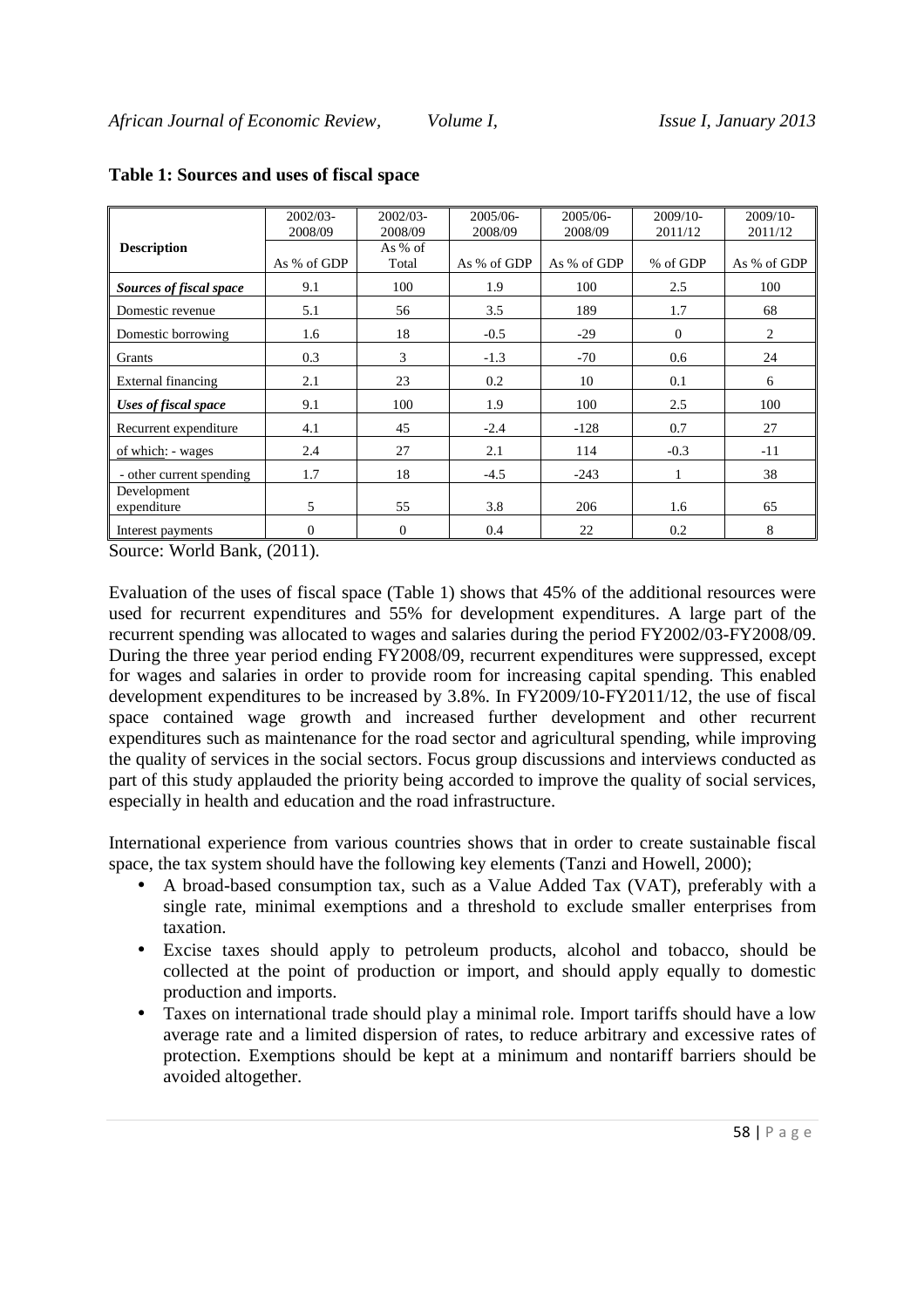- The personal income tax should be characterized by only a few brackets and a moderate top marginal rate, by limited personal exemptions and deductions, by a standard exemption that excludes persons with low incomes, and by extensive use of final withholding.
- The corporate income tax should be levied at one moderate rate. Depreciation allowances should be uniform across sectors, and there should be minimal use of tax incentives other than permitting net operating losses to be carried forward for some reasonable period of time.

In Tanzania, the main components of the sources of fiscal space are shown in Tables 2 and 3. Overall, VAT has been the main revenue source averaging 34.3%, followed by income tax (about 29.3%). As can be seen from Table 2, the increase in domestic tax revenue has come in particular from better tax administration in the areas of income tax, and import and excise duties. Income tax revenue increased from 3% of GDP in FY2004/05 to 5% in FY2008/09. Over the same period import and excise duties doubled from 0.7% and 1.6% to 1.4% and 3.1% of GDP, respectively. This reduced the heavy dependence on VAT taxes and henceforth led to a greater diversification of Tanzania's tax revenues. However, the full benefits of VAT as outlined above have not been realized in Tanzania due to large tax exemptions and other fiscal weaknesses as detailed in Section 3.5 below.

|                         | 2004/05      | 2005/06 | 2006/07 | 2007/08 | 2008/09 | 2009/10 | 2004/10 |  |  |  |  |
|-------------------------|--------------|---------|---------|---------|---------|---------|---------|--|--|--|--|
| <b>Percent of total</b> |              |         |         | Average |         |         |         |  |  |  |  |
| Total                   | 100          | 100     | 100     | 100     | 100     | 100     | 100     |  |  |  |  |
| Import duty             | 6.4          | 9.8     | 9.6     | 8.6     | 8.8     | 9.2     | 8.7     |  |  |  |  |
| Excise duty             | 14.7         | 13.4    | 20.6    | 19.7    | 19.7    | 20.5    | 18.1    |  |  |  |  |
| <b>VAT</b>              | 42.2         | 41.3    | 32.9    | 31      | 29.7    | 28.8    | 34.3    |  |  |  |  |
| Income tax              | 27.7         | 28.5    | 28.3    | 29.3    | 31.3    | 30.9    | 29.3    |  |  |  |  |
| Other                   | 9            | 7       | 8.6     | 11.4    | 10.4    | 10.6    | 9.5     |  |  |  |  |
| As % of GDP             |              |         |         |         |         |         |         |  |  |  |  |
| Total                   | 10.8<br>11.5 |         | 13      | 15      | 15.9    | 15.6    | 13.6    |  |  |  |  |
| Import duty             | 0.7          | 1.1     | 1.2     | 1.3     | 1.4     | 1.4     | 1.2     |  |  |  |  |
| Excise duty             | 1.6          | 1.5     | 2.7     | 2.9     | 3.1     | 3.2     | 2.5     |  |  |  |  |
| <b>VAT</b>              | 4.5          | 4.7     | 4.3     | 4.6     | 4.7     | 4.5     | 4.6     |  |  |  |  |
| Income tax              | 3            | 3.3     | 3.7     | 4.4     | 5       | 4.8     | 4.0     |  |  |  |  |
| Other                   | 1            | 0.8     | 1.1     | 1.7     | 1.7     | 1.7     | 1.3     |  |  |  |  |

# **Table 2: Main sources of fiscal space**

Source: Based on data from MoF, IMF and World Bank, and authors' estimates.

Development Partners' foreign aid in the form of grants or foreign credits continues to finance a significant portion of government expenditures and as such amount to a considerable percentage of GDP (Table 3). Total aid in the last six years has averaged about 10% of GDP. With total expenditures averaging around 25% for the period, aid has therefore financed on average 40% of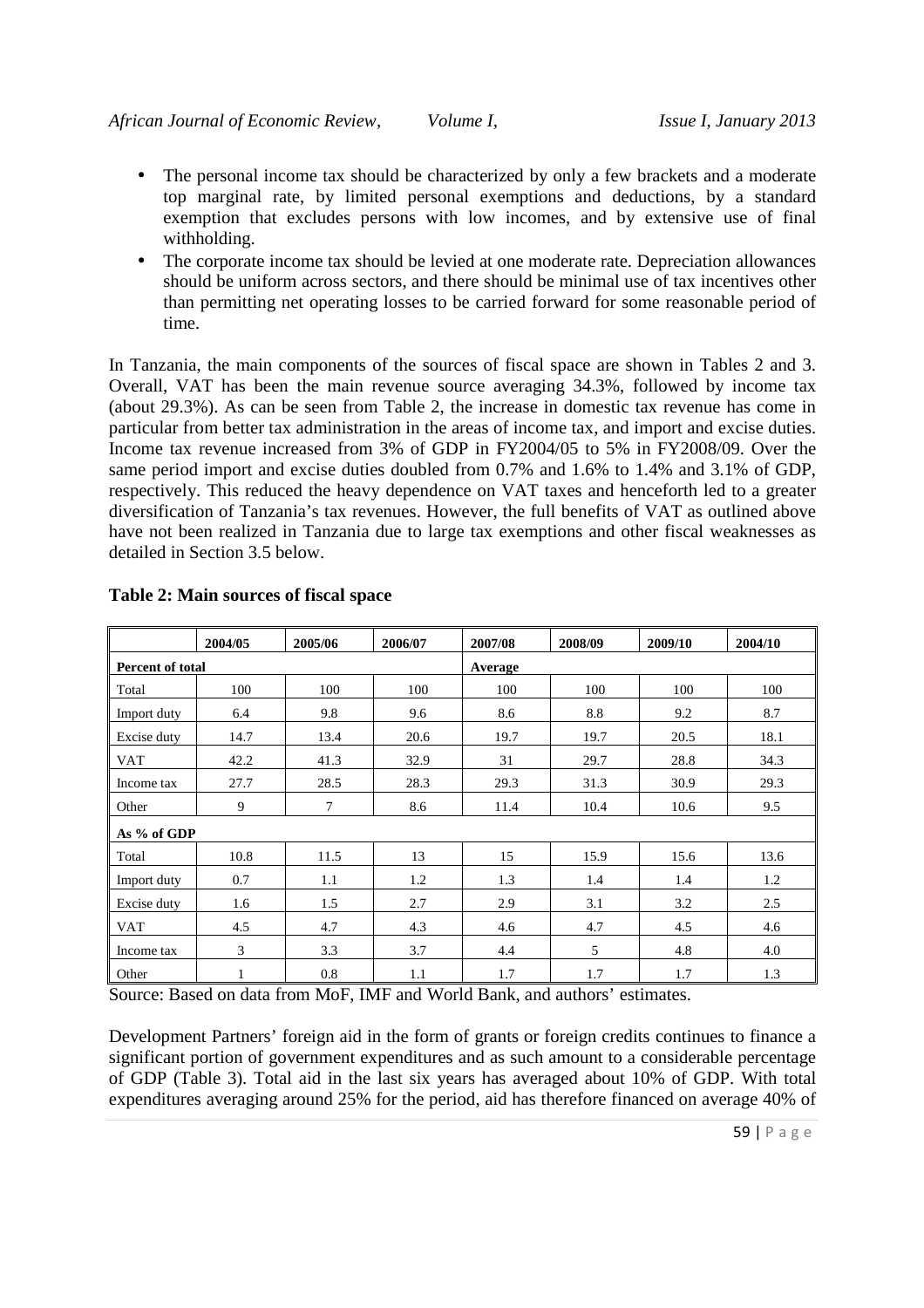total outlays by the government of Tanzania. The composition of aid (project versus General Budget Support—GBS), has hardly changed over the last five to six years. Even though there is clearly some variance from year to year in the composition of aid, on average GBS amounts to about 60% of the total aid with the remaining 40% entering Tanzania as project financing.

|                           | 2004/05 | 2005/06    | 2006/07 | 2007/08 | 2008/09    | 2009/10 | 2004/10     |  |  |  |  |
|---------------------------|---------|------------|---------|---------|------------|---------|-------------|--|--|--|--|
| Percent of total          |         |            |         | Average |            |         |             |  |  |  |  |
| <b>Total</b>              | 100     | <b>100</b> | 100     | 100     | <b>100</b> | 100     | 100.0       |  |  |  |  |
| Project aid               | 46.5    | 41.6       | 39.7    | 35.9    | 43.2       | 40.4    | 41.2        |  |  |  |  |
| Budget aid                | 53.5    | 58.4       | 60.3    | 64.1    | 56.8       | 59.6    | 58.8        |  |  |  |  |
| Percent total expenditure |         |            |         |         |            |         |             |  |  |  |  |
| <b>Total</b>              | 48.2    | 39.1       | 36.5    | 42.2    | 32.2       | 36      | <b>39.0</b> |  |  |  |  |
| Project aid               | 22.4    | 16.3       | 14.5    | 15.1    | 16.1       | 14.5    | 16.5        |  |  |  |  |
| Budget aid                | 25.8    | 22.8       | 22      | 27.1    | 21.1       | 21.5    | 23.4        |  |  |  |  |
| As % of GDP               |         |            |         |         |            |         |             |  |  |  |  |
| <b>Total</b>              | 10.2    | 9.3        | 8.7     | 10.3    | 9.4        | 10.2    | 9.7         |  |  |  |  |
| Project aid               | 4.7     | 3.9        | 3.5     | 3.7     | 4.1        | 4.1     | 4.0         |  |  |  |  |
| Budget aid                | 5.4     | 5.4        | 5.3     | 6.6     | 5.3        | 6.1     | 5.7         |  |  |  |  |

**Table 3: Development Partners' support to Tanzania's fiscal space** 

Source: Based on data from MOF, IMF and World Bank, and authors' estimates.

# **3.2 Adequacy and predictability of the sources of fiscal space**

#### *Domestic revenue*

Is the fiscal space created from domestic revenue adequate to foster economic growth and long term human development? A simple answer is no. Despite much Government effort to put in place a conducive environment for enhancing domestic revenue, including tax system reforms by: (i) replacing sales tax by a value added tax in 1998, (ii) eliminating nuisance taxes, (iii) removing some tax exemptions (although some of these exemptions continue under the Tanzania Investment Centre incentive packages), (iv) adopting new Income Tax Act in 2004, (v) rationalizing local government taxes, and (vi) strengthening tax administration; much more efforts are needed. The tax reforms have resulted in a gradual increase in domestic revenues from 11.3% of GDP in 1999/2000 to 15.8% in 2009/10. This revenue outturn is low compared with other developing countries (Figure 2). Therefore, revenue authorities have to scale up tax collection to reach comparable countries' performance.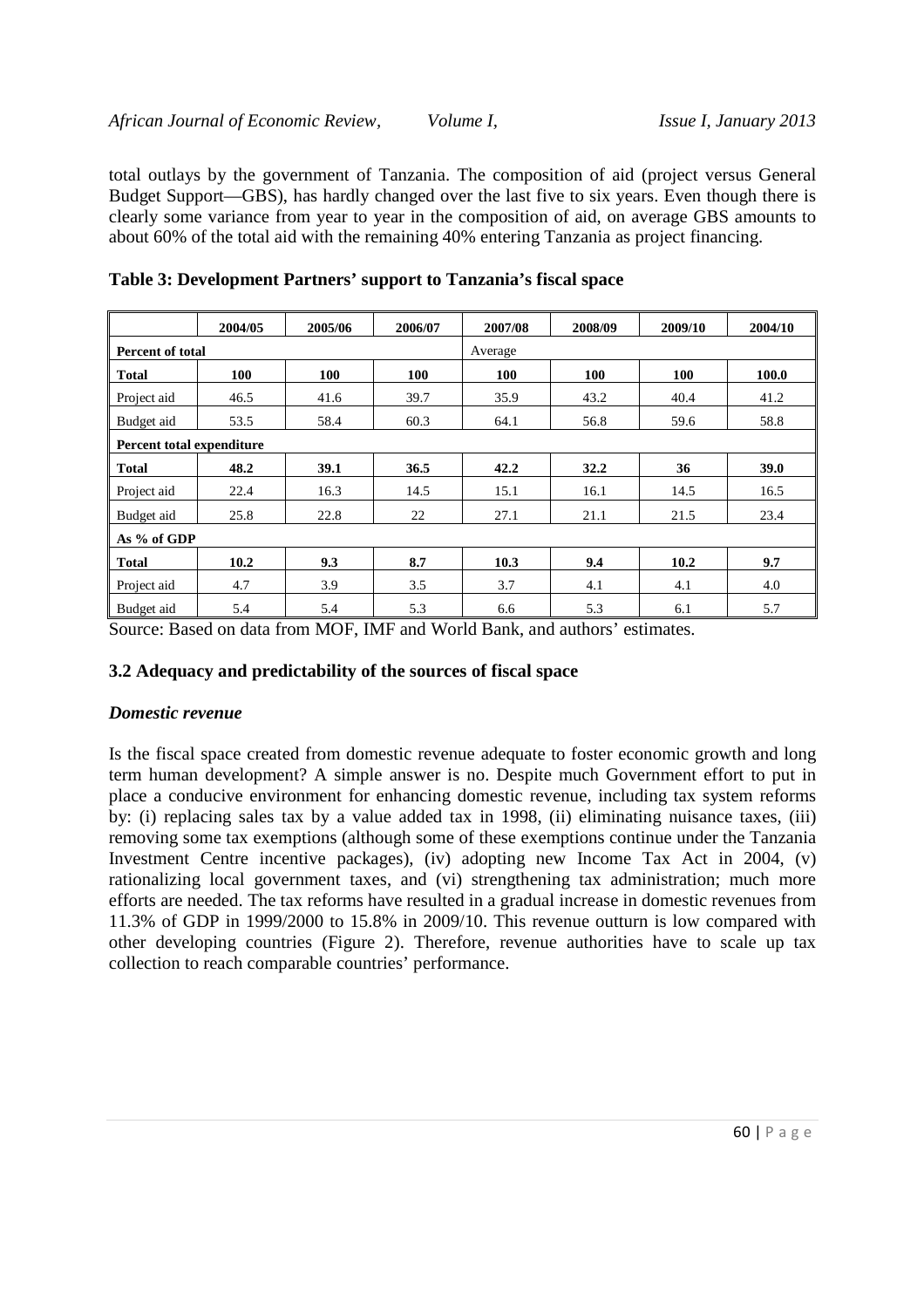

### **Figure 2: Comparative selected countries' domestic revenue as % of GDP, 2009/10**

Source: Authors based on World Bank (2011) and Wikipedia (2011)

#### *Official Development Assistance*

Development Partners supporting Tanzania's efforts have a well established mechanism for channelling their Official Development Assistance (ODA), either through the GBS or project financing. As Figure 3 shows, the support that has been channelled through GBS is fairly more predictable, although during FY 2008/09 actual disbursements were nearly 40% higher than original budget estimates, due to more donors joining the GBS.





<sup>61 |</sup> P a g e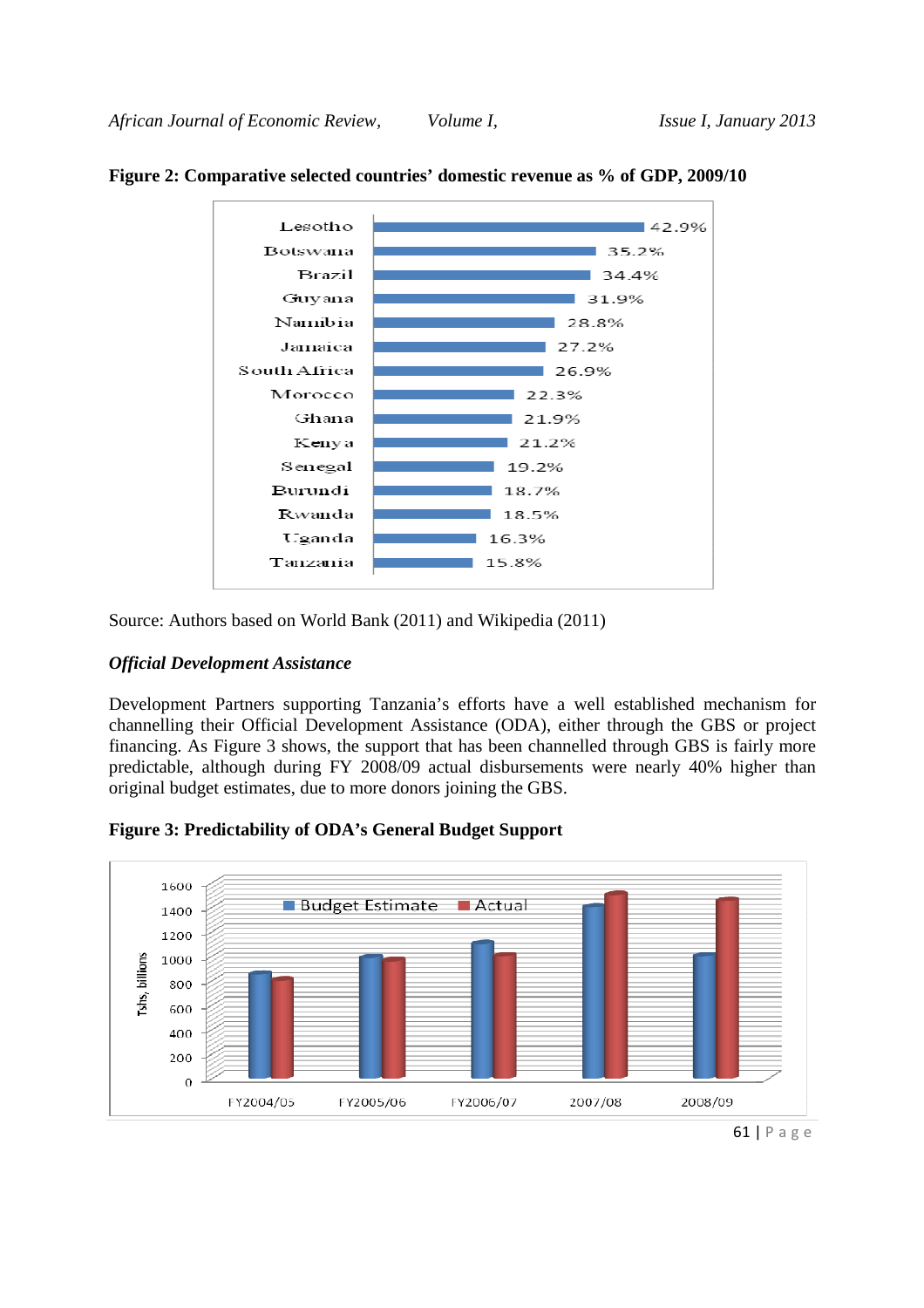Source: World Bank, (2011).

As shown in Figure 4, project aid shows clearly a higher degree of variance and actual disbursements have been well below expected levels of disbursements during the last two fiscal years. The delays in project disbursements are associated with weaknesses in implementation capacity of spending units, some of whom fail to submit required reports to trigger further disbursements, as well as the impact of the on-going global economic crisis.

#### **Figure 4: Predictability of ODA for project financing**



Source: World Bank, (2011).

# **3.3 Component analysis of the use of fiscal space**

In this section we answer the crucial question on whether the fiscal space is used for interventions necessary to speed up development process. We also examine whether there is room in the fiscal space to manoeuvre or reprioritise in order to increase the fiscal space available for enhancing social sector spending.

# *Macro-level use of fiscal space in relation to social sectors budgets*

Since independence in 1961, the Government of Tanzania has continued to use available fiscal space to foster human development and economic growth, although much remains to be done to ensure a high standard of living for all – men, women and children. Recent use of fiscal space shows that expenditure priority in resource use is accorded to education, health, roads, agriculture and water (Figure 5). These sectors have been identified in the poverty reduction strategy as essential for improving welfare and development.

Education is allocated the largest share of the total government spending. Educations' share in 2009/10 was 18.3% of the total development spending, 33.0% of the total priority spending and 5.6% of GDP. The overall trend as percent of GDP is upward (Figure 5), reflecting higher spending necessitated by the establishment of community (ward) schools and new tertiary learning institutions (Dodoma, Arusha, etc). Interviews and focus group discussions applaud this priority, but overwhelmingly recommend the need to shift priority towards improving the quality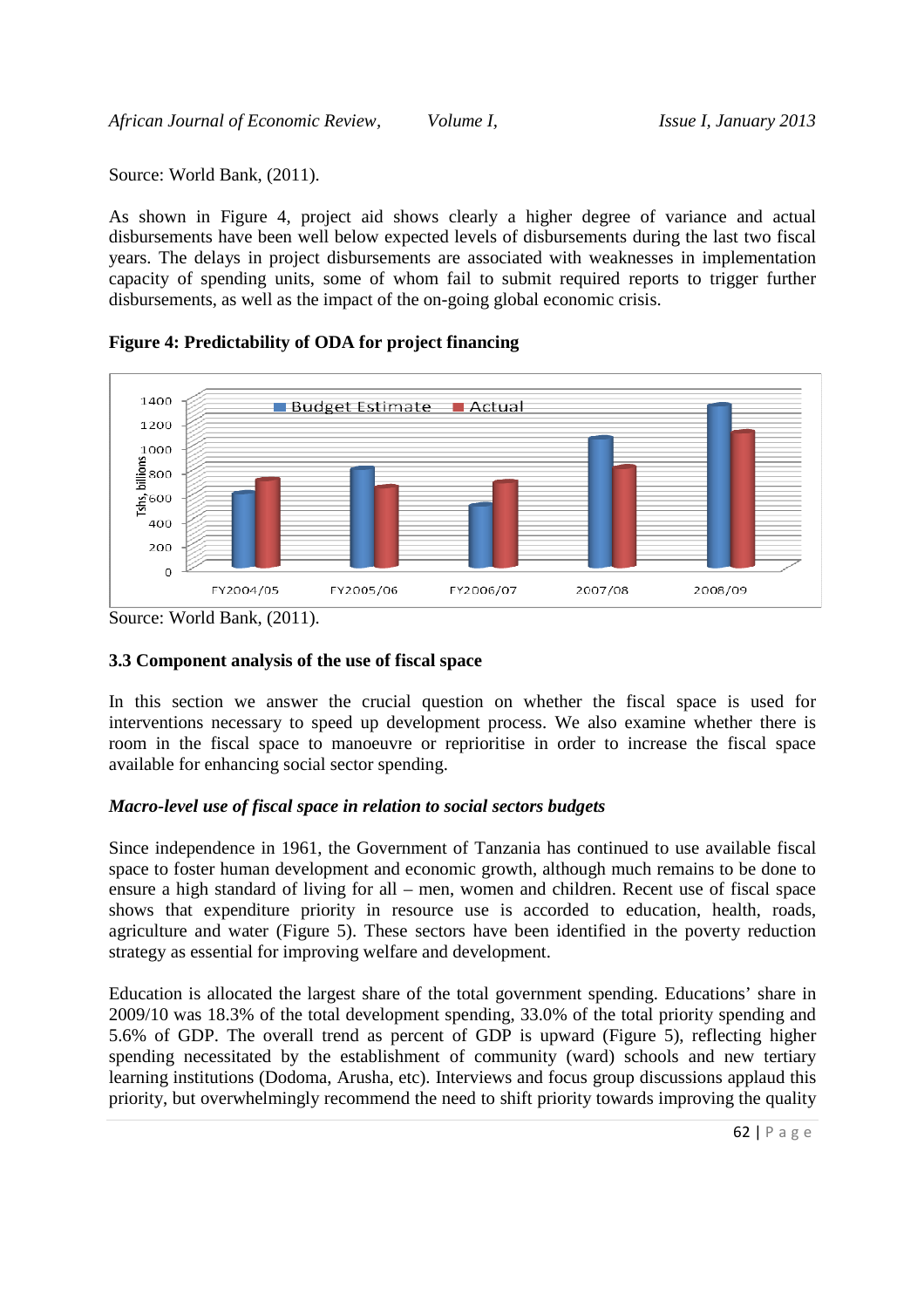of education. Overall, Tanzania is making good progress towards meeting her international commitments (Education for All Declaration) to spend 20% of total budgeted resources to the education sector.

The shares for health sector in the same period were 8.4%, 15.2% and 2.6%, respectively. Health spending as percent of GDP declined slightly during the period, partly because of shift in priority to infrastructure in fiscal years 2008/9 and 2009/10. This has drawn negative reactions, with some commentators imploring the government to reverse this trend. Tanzania is 6.6 percentage points off in meeting the Abuja commitment to spend 15% of the total budget on the health sector, necessitating higher spending to this sector. Also, the international commitments for spending in social protection and water have not been realized. The priority spending accorded to agriculture is important because over 80% of Tanzanians depend on agriculture for their livelihood. Studies by Leipziger et al. (2003), Estache, (2006), Sachs and McArthur (2004) and Wiloughby, (2004), also show that investments in infrastructure such as roads, improved utilities and the like yield substantial benefits in fostering human development and economic growth.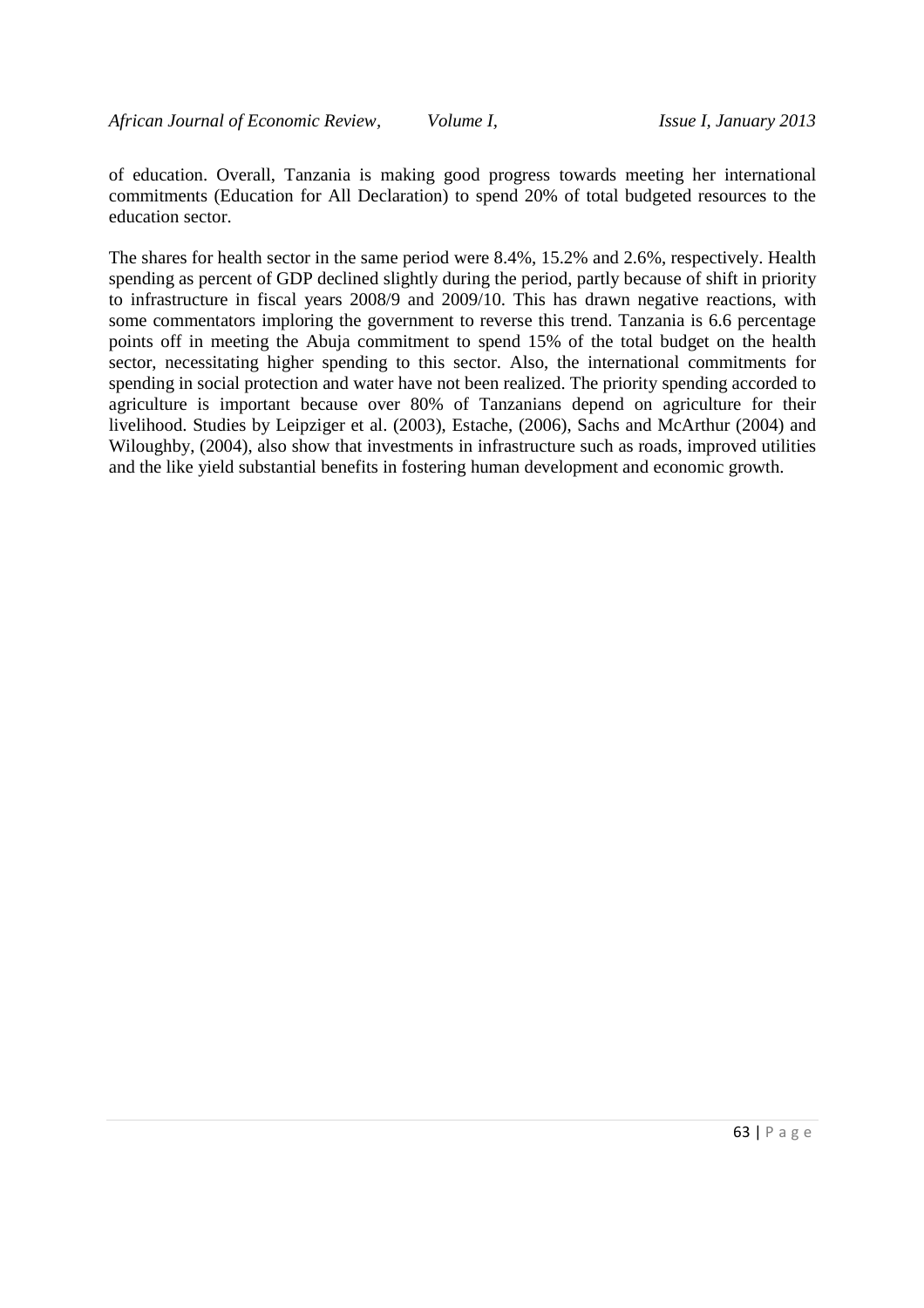

# **Figure 5: Priority use of Tanzania's fiscal space**

Source: World Bank, (2011).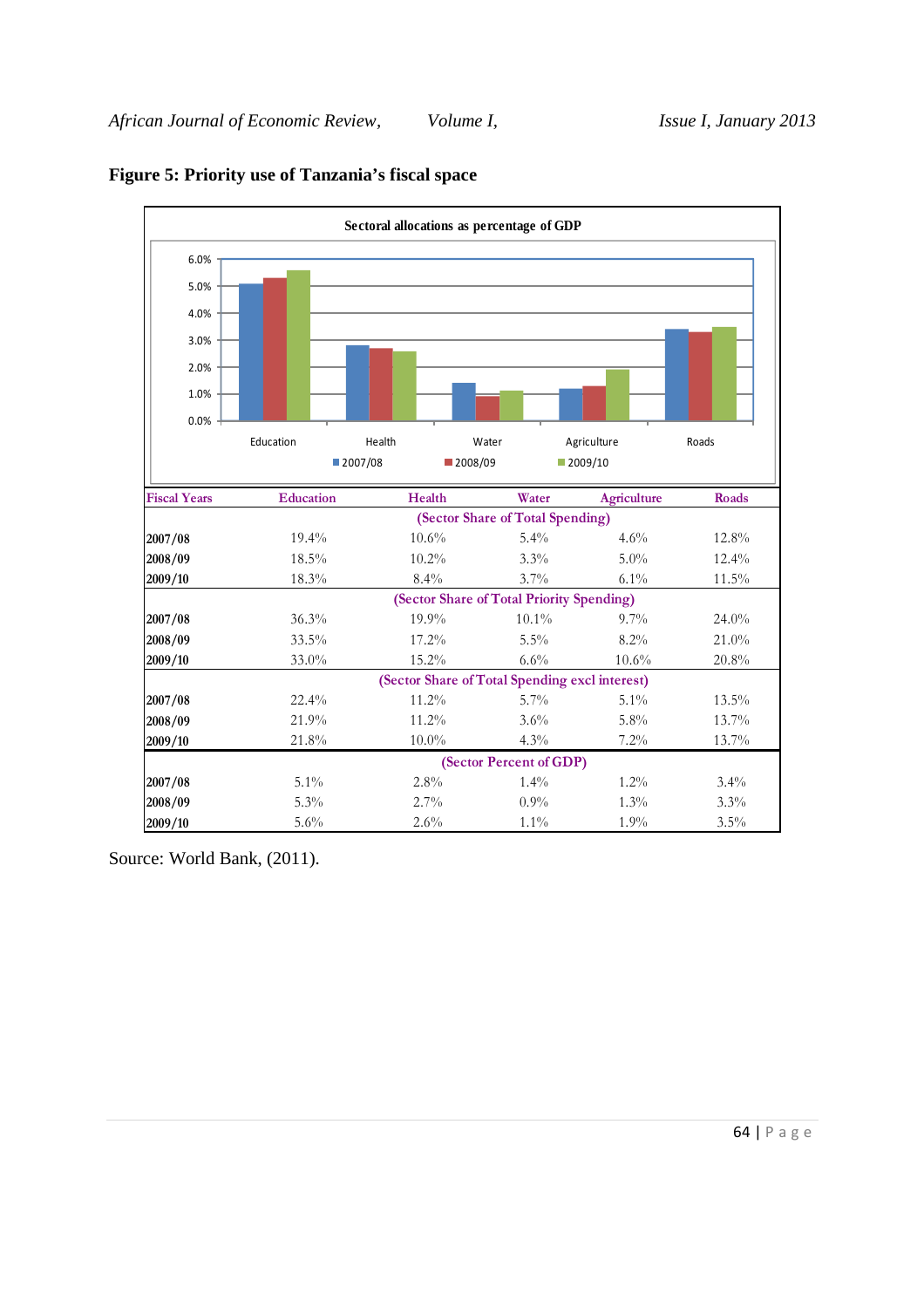#### *Is there a room to reprioritize expenditures from non-priority spending categories?*

The current use of fiscal space is in the "right" direction and there appears to be little room to manoeuvre or reprioritise expenditures. Public debt service is unavoidable and continues to remain the largest single item among the non-prioritised allocations in the 2009/10 budget. Further, overall share of non-prioritised votes in the budget have also remained somehow stable. The share of public debt and general service (Vote 22) in the budget remain significantly high at around 10% of the total budget over the past three years (Table 4). About 50% of the allocations in Vote 22 are for debt services while the other 50% is for general services. Reducing arrears should release extra fiscal space to the economy.

| <b>Vote</b><br>Code | <b>Vote Name</b>       | 2007/08 | 2008/09 | 2009/10 | Diff. (FY10 & FY09) |
|---------------------|------------------------|---------|---------|---------|---------------------|
| 22                  | Public debt            | 10.0%   | 9.4%    | 10.2%   | 0.8%                |
| 28                  | Police force           | 2.4%    | 2.1%    | 2.3%    | 0.2%                |
| 29                  | Prison service         | 1.2%    | 1.1%    | 1.2%    | 0.1%                |
| 30                  | President's office     | 3.1%    | 2.8%    | 2.2%    | $-0.6%$             |
| 34                  | Foreign affairs        | 1.0%    | 1.0%    | 0.9%    | $-0.1%$             |
| 38                  | Defence                | 3.3%    | 3.3%    | 3.5%    | 0.2%                |
| 39                  | National service       | 0.8%    | 0.8%    | 0.9%    | 0.1%                |
| 42                  | National Assembly Fund | 0.7%    | 0.8%    | 0.7%    | $-0.1\%$            |
| 57                  | Ministry of Defence    | 1.0%    | 1.2%    | 0.4%    | $-80.0\%$           |
| 21,<br>50           | Treasury & MoF         | 4.7%    | 8.7%    | 10.1%   | 1.4%                |
| Sub-<br>total       |                        | 28.3%   | 31.0%   | 32.2%   | $1.2\%$             |

#### **Table 4: Non-priority spending as percent of the total budget**

Source: Based on MoF Budget Book, FY2007/08 –FY2009/10

Reallocation of defence-related budget is not feasible at this stage because expenditures in this sub-sector has remained almost stagnant over the past decade and the 3.5% of the total budget allocation in FY2009/10 is considered the minimum level necessary to achieve adequate maintenance and preparedness. However, the budget for the Ministry of Defence was substantially reduced (by 80%) in FY2009/10 partly to continue increasing funding to the social sectors and the agricultural drive the "Kilimo Kwanza." Based on the current resource allocation and use for the non-prioritised expenditures as shown in Table 4 above, Tanzania's fiscal space has little room to manoeuvre or undertake scaled up resource reallocation in those sub-activities to increase further allocation to the social sectors.

# **3.4 Creating additional fiscal space**

In the context of Tanzania, there is scope to create additional fiscal space through further prioritisation of expenditures. It is possible to create additional fiscal space by shifting resources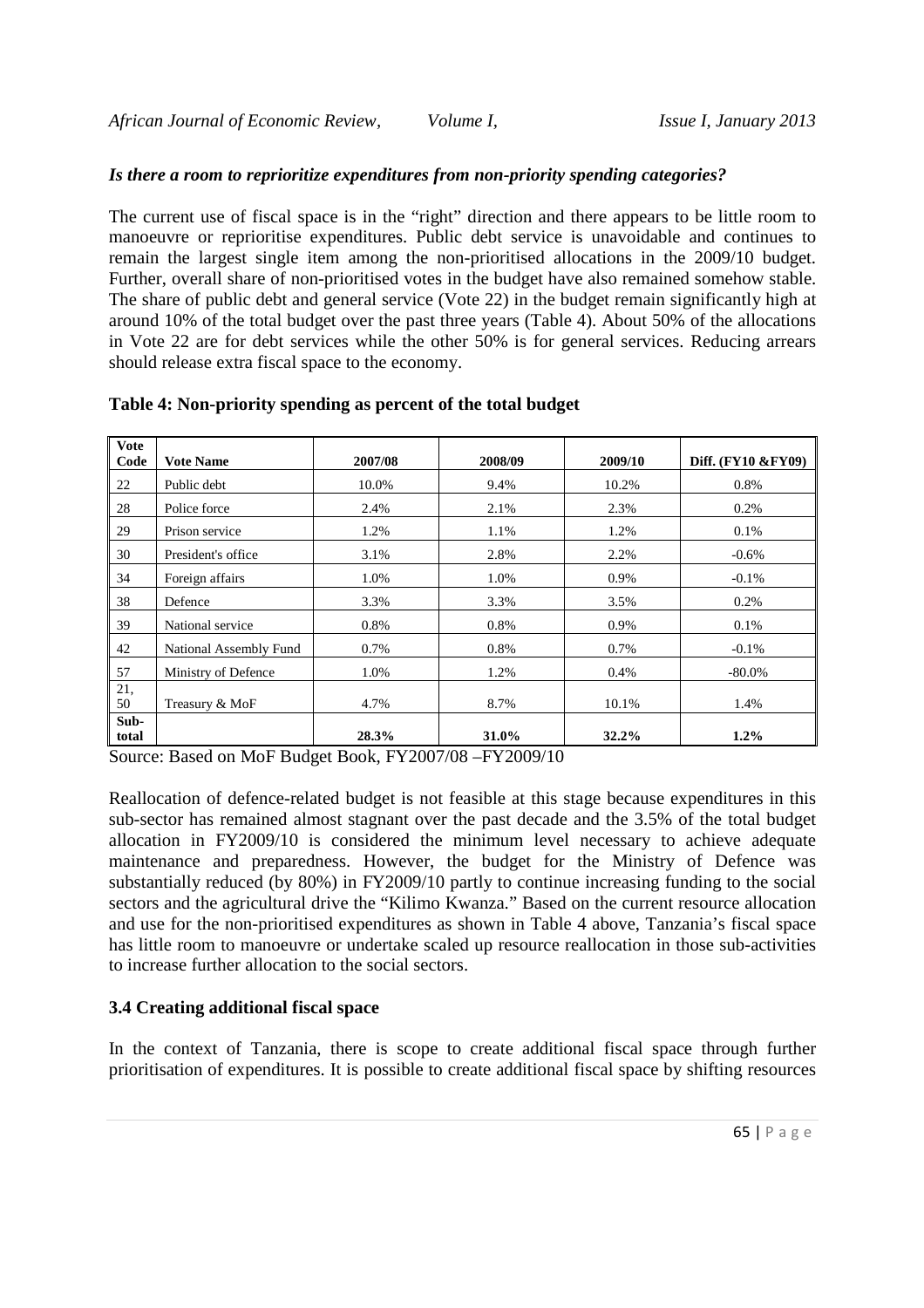from government administrative activities other than those funding social, economic and production services. Table 5 shows broad resource allocations for the past three fiscal years.

|                            | 2007/08 |              |              |                | 2008/09          |       |              |               | 2009/10          |       |       |       |               |       |       |
|----------------------------|---------|--------------|--------------|----------------|------------------|-------|--------------|---------------|------------------|-------|-------|-------|---------------|-------|-------|
|                            | Rec     |              | Dev          |                | <b>Total Rec</b> | De v  |              |               | <b>Total Rec</b> |       |       | De v  | Total         |       |       |
|                            |         | Local        | Foreign      | Total          |                  |       |              | Local Foreign | Total            |       |       |       | Local Foreign | Total |       |
| <b>Broad Functions</b>     |         |              |              |                |                  |       |              |               |                  |       |       |       |               |       |       |
| Administration             | 23.1    | 15.9         | 15.3         | 15.5           | 20.3             | 30.7  | 23           | 15.8          | 18.5             | 26.5  | 23.0  | 14.1  | 25.4          | 21.5  | 22.6  |
| <b>CFS</b>                 | 15.9    | $\mathbf{0}$ | $\mathbf{0}$ | $\overline{0}$ | 10.1             | 14.4  | $\mathbf{0}$ | $\mathbf{0}$  | $\mathbf{0}$     | 9.4   | 22.8  | 0.0   | 0.0           | 0.0   | 16.0  |
| Defense and Security       | 11.8    | 1.1          | 0.2          | 0.5            | 7.7              | 10.7  | 2.4          | 0.3           | 1.1              | 7.4   | 10.1  | 6.9   | 0.3           | 2.6   | 7.9   |
| Economic Services          | 6.8     | 57.7         | 24.9         | 36             | 17.4             | 5.7   | 48.4         | 30.2          | 37               | 16.5  | 5.2   | 45.4  | 16.9          | 26.7  | 11.6  |
| <b>Production Services</b> | 3.4     | 1.4          | 6.3          | 4.6            | 3.9              | 3.6   | 3.3          | 4.8           | 4.2              | 3.8   | 3.7   | 3.4   | 7.8           | 6.3   | 4.4   |
| Social Services            | 39      | 23.9         | 53.3         | 43.4           | 40.6             | 34.9  | 22.9         | 48.9          | 39.1             | 36.4  | 35.2  | 30.3  | 49.5          | 42.9  | 37.5  |
| <b>Total</b>               | 100.0   | 100.0        | 100.0        | 100.0          | 100.0            | 100.0 | 100.0        | 100.0         | 100.0            | 100.0 | 100.0 | 100.0 | 100.0         | 100.0 | 100.0 |

**Table 5: Broad functional allocation of the budget, FY2007/08 -2009/10** 

Source: World Bank, (2011).

As discussed in the preceding section, social sectors continue to be accorded priority, being allocated 37.5% of all budgetary resources (recurrent and development) in FY2009/10. Economic and productive services combined were allocated 16.0% of all the budget resources in FY2009/10. In our opinion, administrative services are the area where resources can be trimmed down. Table 5 shows that administrative services are taking up over one fifth of the total budget. Looking at the last three fiscal years, the size of government as measured by total expenditures over GDP has risen noticeably from 22.8% of GDP in FY2005/06 to 24.9% in FY2008/09 to 28.5% in FY2009/10. A study by Gwartney et al. (1998) shows that economic growth slows down once government spending exceeds a certain proportion of the economy – estimated at between 15-25% of GDP. The main reasons are (i) the disincentive effects of higher taxes and crowding-out effect of public investment in relation to private investment, (ii) diminishing returns as governments undertake activities for which they are ill-suited, and (iii) an interference with the wealth creation process, because governments are not as good as markets in adjusting to changing circumstances and finding innovative new ways of increasing the value of resources.

Comparison of Tanzania to a group of comparable countries in Africa (Figure 6) shows that the growth of Government has outpaced with a significant margin the growth of GDP per capita. Therefore, there is potential for *rationalizing and prioritizing expenditure allocations* to achieve greater impact on growth. Larger government's are associated with less stellar growth performance given that it reduces simultaneously the resources available and allocated to the private sector as well as those needed to support social sectors development.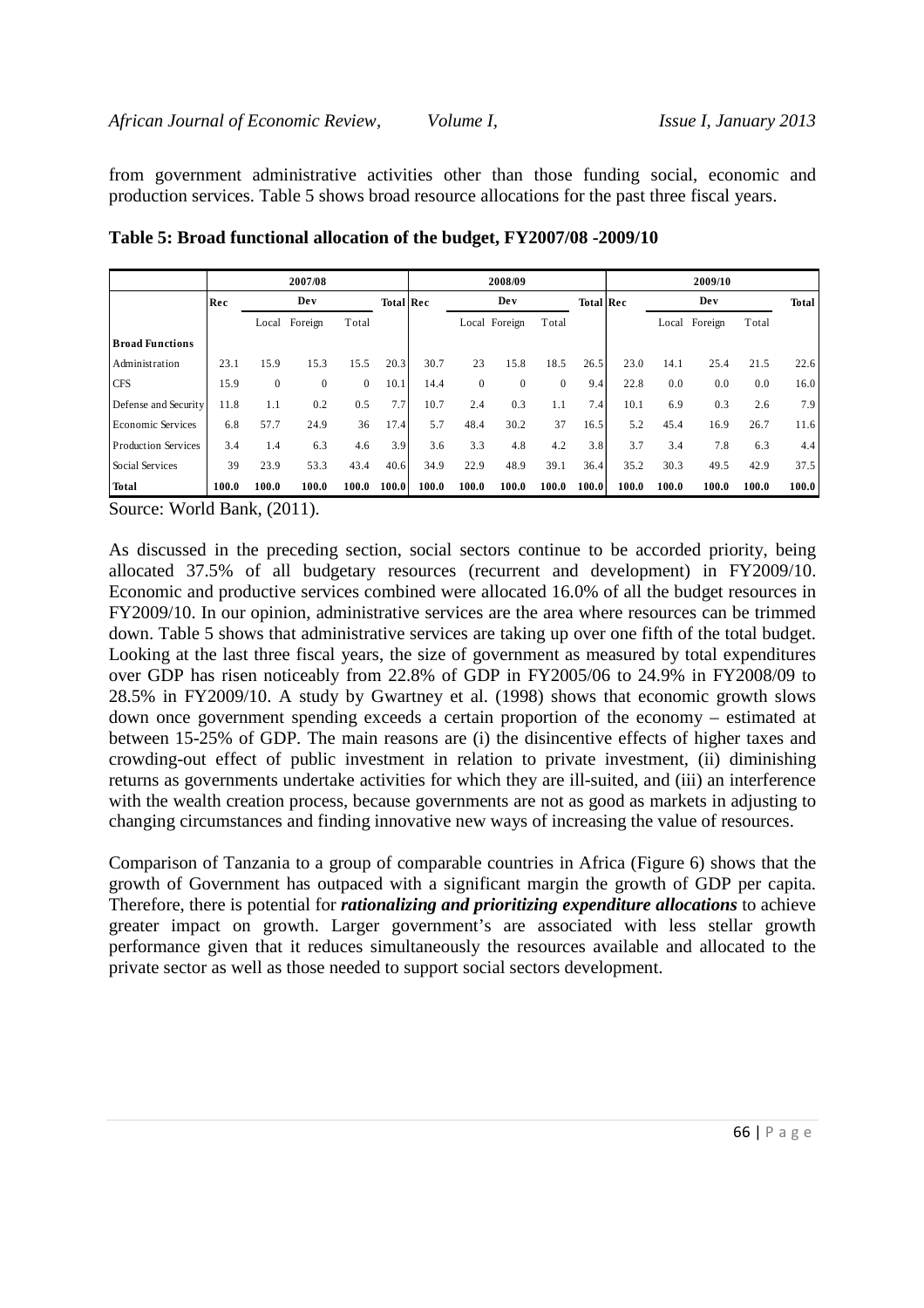

### **Figure 6: Tanzania: size of government development in contrast to other countries**

Sources: Gordon and Wang (2004); World Bank, (2011).

Note: Measured by total expenditure as % of GDP (Y-axis) and natural log of GDP per capita (Y-axis)); TAN=Tanzania

Reducing the size of government is important both as a way to increase the fiscal space available to the private sector and achieving greater budgetary spending to development-related investments. One option in this regard may be to use the savings from the reduced size of government to increase resources destined for social sectors development. Other cost savings from smaller government may be achieved through *efficiency gains in expenditure* associated with reducing wasteful administrative spending as well as those associated with frequent government staff travel oversees and cutting back on too many seminars and workshops while streamlining and reducing overlapping government functions.

The final element in efforts to expand the fiscal space is the performance of the economy. High economic growth rewards a government with incremental revenues which (due to tax elasticities) generally rise faster than GDP. Of course the reverse holds when the economy weakens, leaving a government with a shortfall in revenue. Expenditures also fluctuate with shifts in economic conditions, though not to the same extent as revenues. With revenues and expenditures moving in opposite directions, the budget has automatic stabilisers which enlarge fiscal space in good times and shrink it in bad times. We anticipate good times ahead as government efforts bare fruits in soliciting greater mining revenues from foreign mining investors as well as anticipated oil and gas discoveries along the coast regions of the country.

#### **3.5 Fiscal space sustainability**

Fiscal space sustainability refers to the capacity of the government, at least in the future, to finance its desired expenditure programmes as well as service any debt obligations from expected future revenue stream (Buiter, 1985; Chalk and Hemming, 2000). This definition has a number of implications. First, the use of fiscal space requires a judgment that higher expenditure in the short term, and any associated future expenditures, can be financed from current and future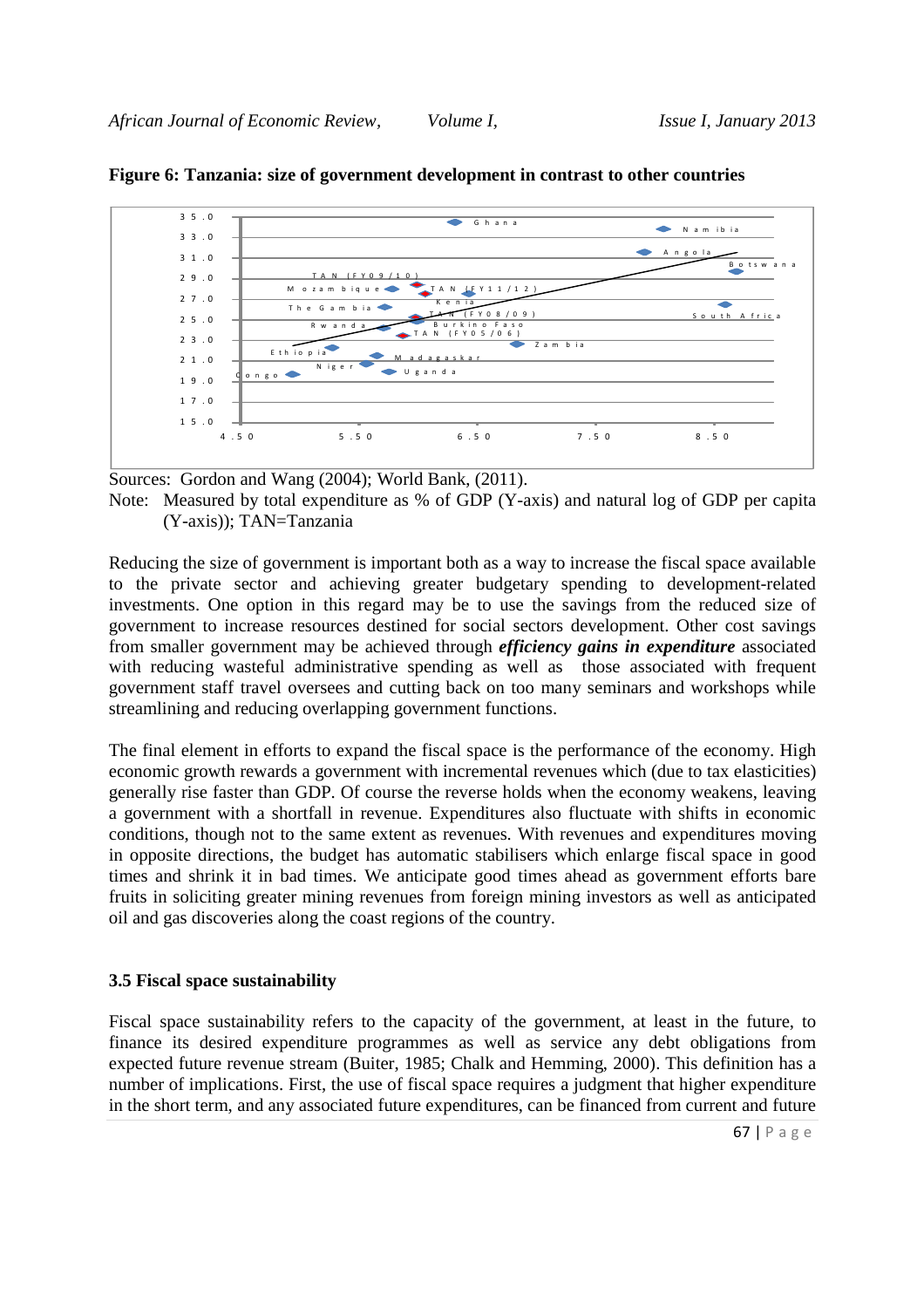revenues. If an expenditure programme or project is financed by debt, it should be assessed in terms of its impact on the underlying growth rate or by its effect on the country's capacity to generate the revenue needed to service that debt.

Some analysts such as Reinhart and Rogoff (2010) estimated a threshold for the public-debt-to-GDP ratio that an economy cannot exceed without negatively affecting growth rates, which in turn would undermine fiscal solvency. According to these estimates, the critical level is 90% of GDP for developed economies and 60% for developing economies. Tanzania's debt ratio is 30% of GDP. However, the government must continue to exert caution and follow the debt sustainability plan by incurring largely concessionary debt that does not exceed the preceding threshold.

Secondly, fiscal managers (largely Ministry of Finance, Bank of Tanzania, Ministries, Departments and Agencies (MDAs) have to carefully evaluate the implications of the spending programs for which fiscal space is created in a given year. Are the expenditures for which fiscal space is created likely to be concentrated in the immediate term? Or are the desired expenditures likely to require future expenditures, in which case some fiscal space will be needed in the future as well? For example, decisions to build one community secondary school in each ward (Kata schools) has implications for current use of fiscal space as well as future needs to sustain the school investments – increased number of classrooms, teachers, laboratories, libraries, teaching aids such as textbooks, etc. In health, for example, the desire is for higher expenditures that can be sustained over a long period of time, e.g. antiretroviral treatment programs for AIDS patients or child immunization programs. In either case, it would be insufficient to create fiscal space in the first year without ensuring the creation of similar fiscal space in future years to cover these requirements.

Thirdly, the use of fiscal space must be made in the context of at least a medium-term expenditure framework that has a comprehensive perspective on the government's expenditure priorities as articulated in Vision 2025, five-year plans and the growth strategy (MKUKUTA). If there is a possibility that the fiscal space that allows for today's additional expenditure will not be replicated in the future, the government may find that it is forced to either underfund the new initiative or cut back on other expenditure programs in the future. Thus, fiscal space should not be seen strictly as an issue associated with a specific sector. It is necessary to assess the scope for higher spending within the context of a comprehensive and forward-looking fiscal and budgetary framework (see World Bank, 2005). Thus, the government has an obligation to weigh the relative merits of spending across different sectors, since initiatives in one sector may ultimately have crowding-out effects on others.

Fourthly, the best strategy for fiscal sustainability is to promote growth-enhancing fiscal policies. In particular, targeting spending on infrastructure (roads, electricity, water, etc) and social transfers – especially education and health noting that a more educated and healthier population is clearly associated with faster economic growth (Plan UK, 2009; Mustard, 2006). Thus, fiscal expansion, by increasing the level of activity and income, raises the revenue stream and reduces the debt-to-GDP ratio, in particular if interest rates are relatively low compared with GDP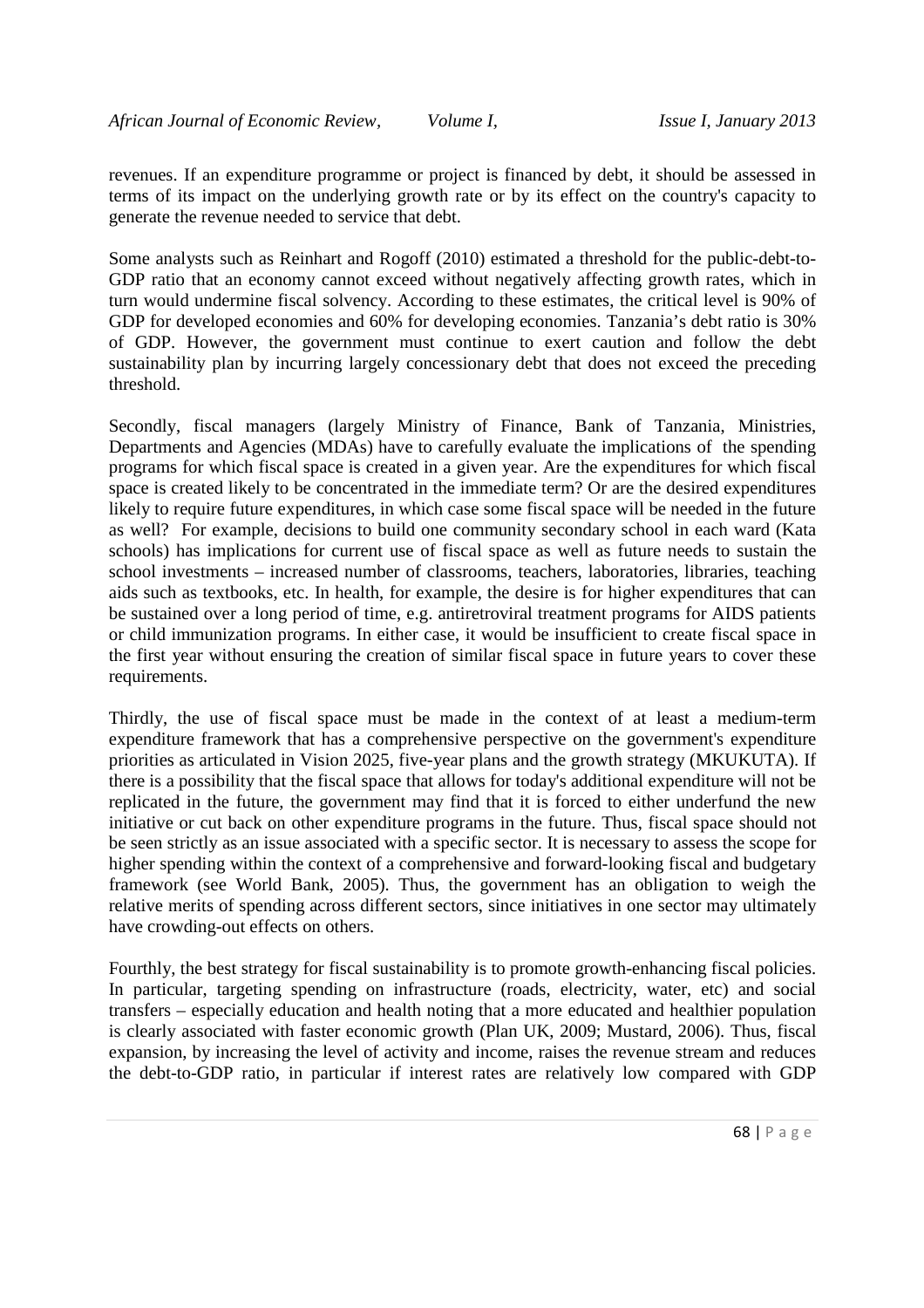growth. In tandem, the growth should be pro-poor and foster more equitable sharing of the fruits of growth which should be expected to enhance poverty reduction objectives.

Lastly, fiscal sustainability will require undertaking measures to improve domestic resource mobilization and the quality of governance. Enhancing domestic revenue will entail reducing tax exemptions which involve very large sums of money. In 2009/10 alone, 2.3% of GDP or TShs 695 billion was granted in tax exemptions (TWAWEZA, 2010) compared with less than 1% and 0.4% of GDP in Kenya and Uganda, respectively (a list of tax exemptions can be found at Ministry of Finance website for Tanzania). A recent detailed study by the IMF Fiscal Affairs Department indicates that Tanzania has room for further improvements in domestic tax collection (Kitillya, 2011). In particular, the study estimates that the aggregate tax gap (the shortfall in tax revenues due to policy and administrative shortcomings compared to what the tax authorities could collect), is 5.8% of GDP for FY2008/09. This would imply domestic revenue can be scaled up to 21.8% of GDP merely by making further improvements in tax administration, plugging tax loopholes, and removing tax exemptions. The main elements of good governance that are important for fiscal sustainability and enhancing the country's growth prospects, include: accountability, transparency, efficiency and effectiveness, responsiveness, forward vision and rule of law.

### **4.0 Conclusion**

The paper discusses fiscal space creation and use in the context of development of social sectors in Tanzania. Four ways in which the governments can create fiscal space (the fiscal space diamond) have been scrutinized. These include Oversees Development Assistance (ODA) through aid and debt relief; domestic revenue mobilization through improved tax administration or tax policy reforms; deficit financing through domestic and external borrowing; and reprioritization and raising efficiency of expenditures. Social budgeting principles such as efficiency and sustainability in spending have also been examined.

Overall, aggregate spending has not been in line with sustainable growth, partly because of large external component in the fiscal space, inadequate domestic resource mobilization and increasing debt service. Spending continues to reflect priorities of the growth strategy (MKUKUTA), but operational efficiency is weak, partly because of weak fiscal discipline as well as existence of large imprudent tax exemptions.

The paper argues that prioritizing and improving the efficiency of expenditures is an option because it appears that priority being accorded to social sectors, especially in education and health as well as in infrastructure is in the right direction but there are structural expenditure wastes that can be avoided and administrative expenditures are too high making reallocation necessary to improve the use of the available fiscal space.

The paper argues for prioritizing expenditures that will create additional fiscal space to sustainably and sufficiently fund interventions in the social sectors, especially in education, health, and water. This means; (a) shifting resources from government administrative activities other than those targeted for funding social, economic and production services, and (b) through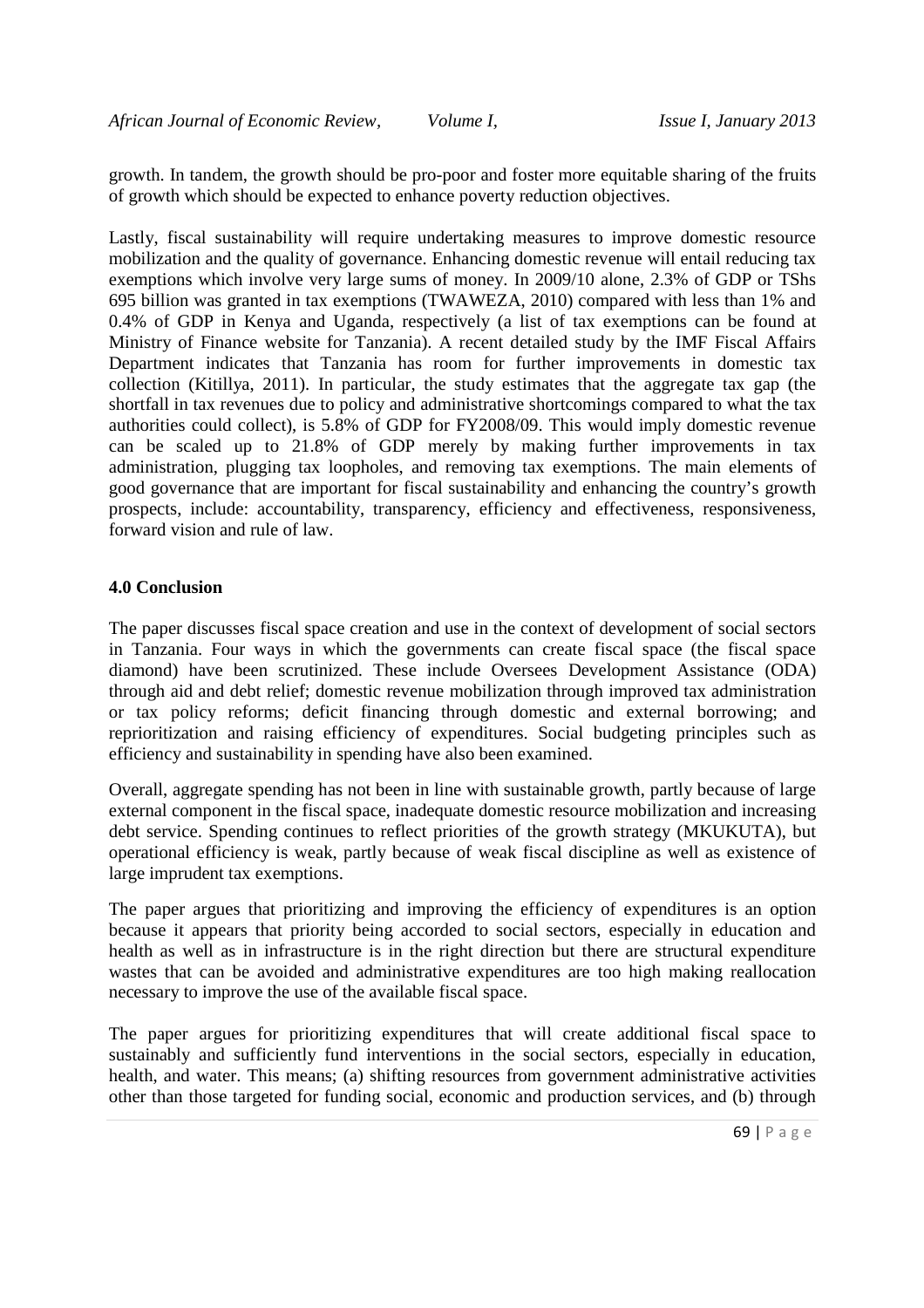expenditure efficiency gains associated with reduction of waste especially in non-productive expenditures. Scaling up mobilization of domestic revenue, including reducing or eliminating tax exemptions, broadening the tax base and reducing external debt to sustainable levels is also imperative. However, scaling-up aid in the form of grants to social sectors in the medium term, but with an eye to an exit strategy as domestic revenues improve is also an option, while improving economy-wide governance structures.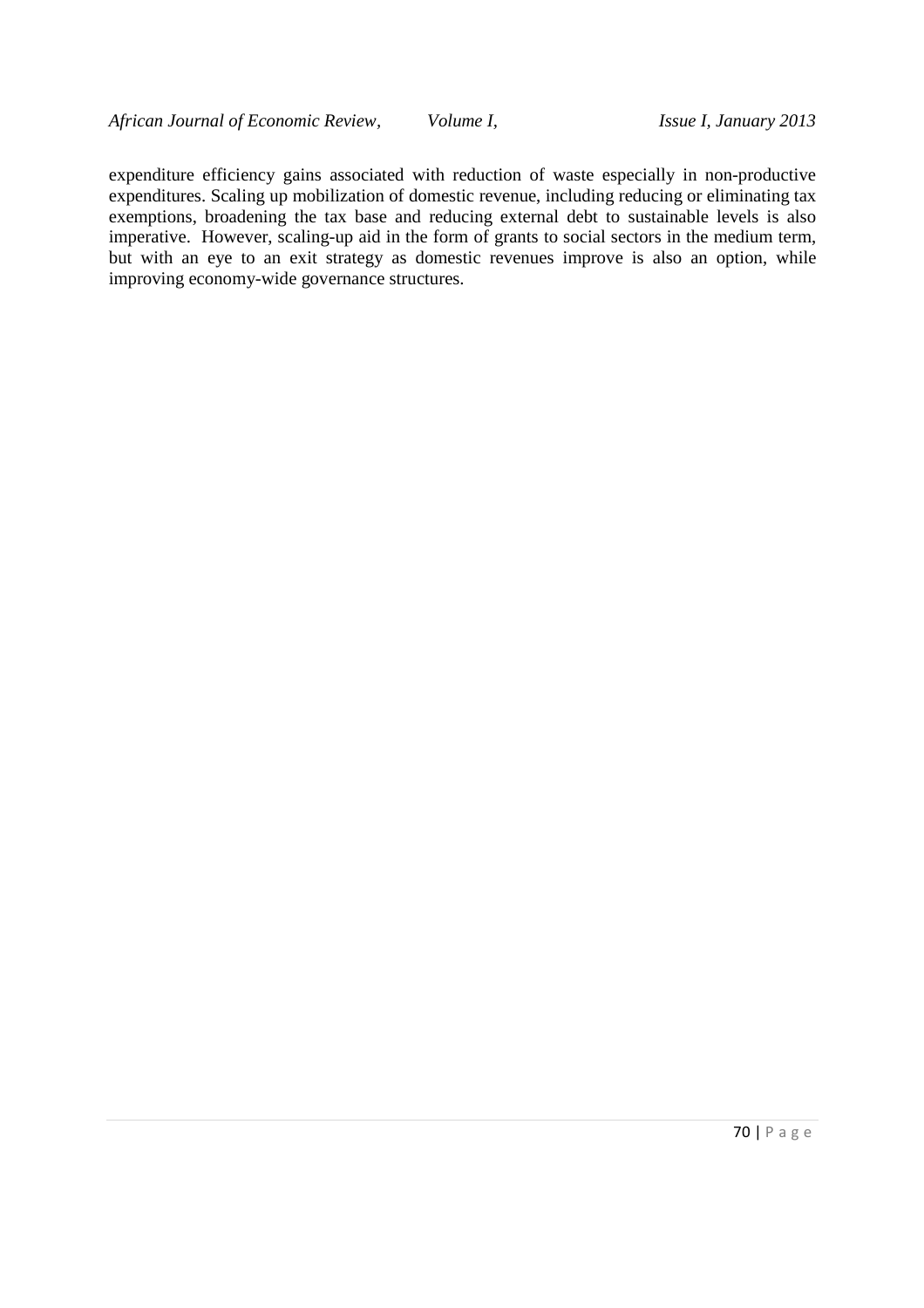### **References**

Abuja Conference (2006), "Financing for Development: The Abuja Commitment to Action," Adopted at the Abuja Conference, Abuja, Nigeria on 22 May 2006.

Mondiale, B (2004), "Ecuador: Creating Fiscal Space for Poverty Reduction," Fiscal Management and Public Expenditure Review, World Bank: Washington DC.

Budlender, D (2008), "Integrating Gender-responsive Budgeting into the Aid Effectiveness Agenda: Ten-country Overview Report," Community Agency for Social Enquiry: Cape Town.

Buiter, W (1985), "A Guide to Public Sector Debt and Deficits," *Economic Policy*, No. 1 (November), pp.13-79.

Cagatay, N., M. Keklik, R. Lal and J. Lang (2000), "Budgets as if People Mattered," Social Development and Poverty Elimination Division, Bureau of Development Policy, UNDP: New York.

Chalk, N and R. Hemming (2000), "Assessing Fiscal Space in Theory and Practice," IMF Working Paper 00/81, IMF: Washington DC.

Easterly, W and A. Kraay (1999), "Small States, Small Problems?" Policy Research Working Paper No. 2139, Development Research Group, World Bank: Washington DC.

Estache, A (2006), "Infrastructure: A survey of Recent and Upcoming Issues', World Bank Working Paper Version 2.0, World Bank: Washington DC.

Gordon, P and L. Wang (2004), "Does Economic Performance Correlate with Big Government?" *Econ Journal Watch* 1 (2): 192–221.

Gwartney, J., R. Lawson and R. Holcombe (1998), "The size and Functions of Government and Economic Growth," Paper prepared for the Joint Economic Committee, Washington DC, April 1998.

Heller, P.S (2005), "Understanding Fiscal Space," IMF Policy Discussion Paper, International Monetary Fund: Washington DC.

IMF (2000), "Key Features of IMF Poverty Reduction and Growth Facility (PRGF) Supported Programs," August 16, 2000, available at http://www.imf.org/external/np/prgf/2000/eng/key.htm

Kitillya, H (2011), "Tax Administration Reforms in Tanzania," available at www.imf.org/external/np/seminars/eng/2011/.../kitillya.pdf

Leipziger, D., M. Fay, Q. Wodon, and T. Yepes (2003), "Achieving the MDGs – The Role of Infrastructure," Policy Research Working Paper 3163, World Bank: Washington DC.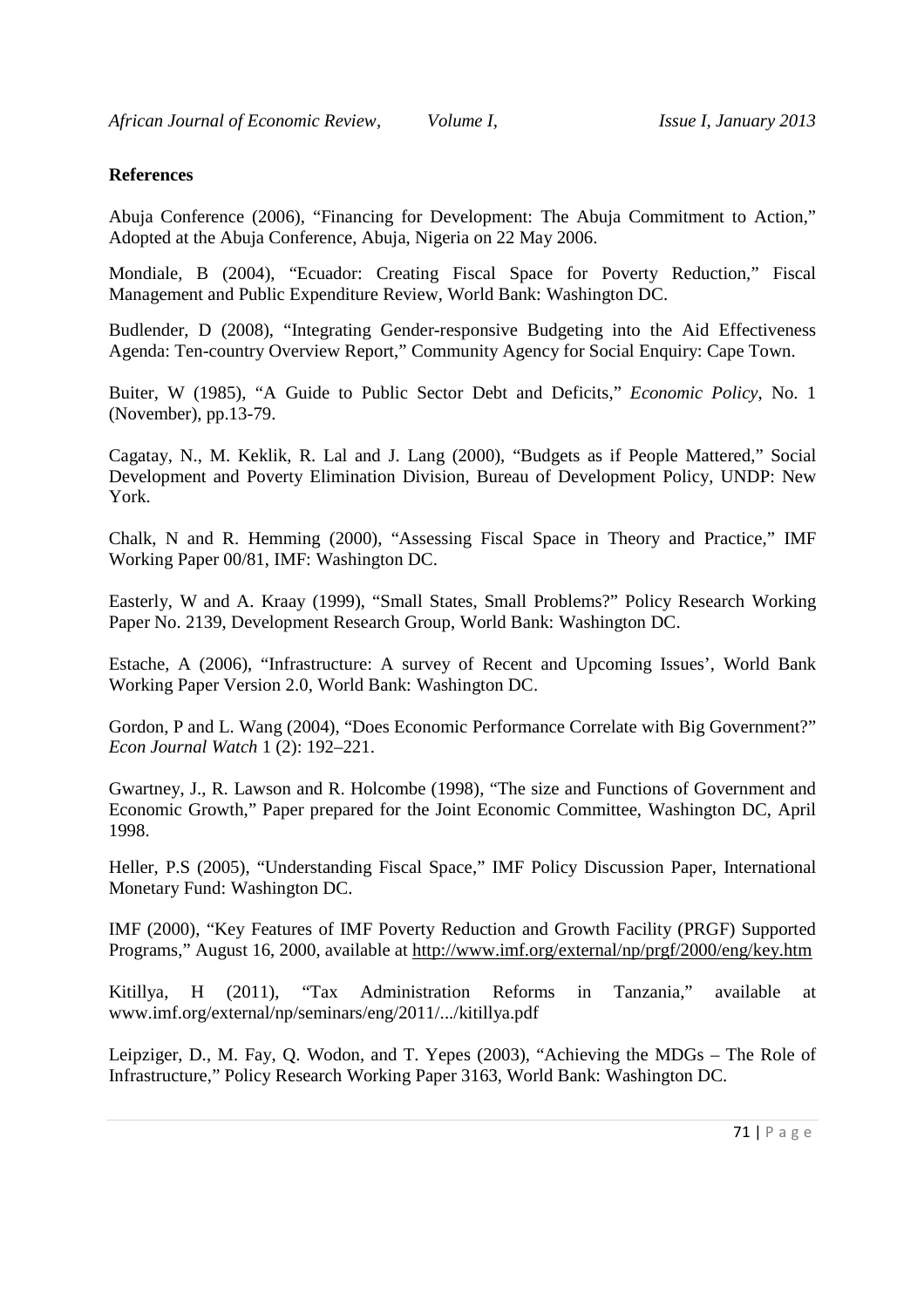Malena C., R. Forster, and J. Singh (2004), *Social Accountability: An Introduction to the Concept and Emerging Practice,* World Bank: Washington DC.

Mustard, J. F (2006), "Experience-based Brain Development: Scientific Underpinnings of the Importance of Early Child Development in a Global World," The Brookings Institution: Washington, DC.

OAU (2001), "Abuja Declaration on HIV/AIDS, TB and Other Related Infectious Diseases," April, 2001, OAU: Addis Ababa, Ethiopia.

OAU (2008a), "Social Policy Framework for Africa," October, 2008. OAU: Addis Ababa, Ethiopia.

OAU (2008b), "The eThekwini Declaration and AfricaSan Action Plan, 11th African Union Summit: Meeting the Millennium Development Goals on Water and Sanitation," Durban, South Africa, February 18–21, 2008.

Plan UK (2009), "Because I am a Girl: The State of the World's Girls 2009, Girls in the

Global Economy: Adding It All Up," Plan UK: London.

Ranis, G., F. Stewart and A. Ramirez (2000), "Economic Growth and Human Development," *World Development,* 28:1, February 2000.

Reinhart, C and K. Rogoff (2010), "Growth in a Time of Debt," *American Economic Review*, 100(2): 573–578.

Roy, R and A. Heuty (2005), "Investing in Development: The MDGs, Aid and Sustainable Capital Accumulation," *Columbia School of International and Public Affairs Journal*, Vol. 58, no 2, pp161-176.

Roy, R., A. Heuty, and E. Letouze (2006), "Fiscal Space for What? Analytical Issues from a Human Development Perspective," Paper for the G-20 Workshop on Fiscal Policy, Istanbul, June 30-July 2, 2007.

Sachs, J and J. MacArthur (2004), "Ending Africa's Poverty Trap," *Brookings Paper on Economic Activity*, No. 1, pp117-240.

Shah, A. (Ed.) (2007), *Local Budgeting*. Washington DC: World Bank.

Tanzi, V and Z. Howell (2000), "Tax Policy for Emerging Markets: Developing Countries," IMF Working Paper 00/35, IMF: Washington DC.

TWAWEZA (2010), "Tanzania's Tax Exemptions: Are they too high and making us too dependent on Foreign Aid?" Policy Brief T.12/2010E